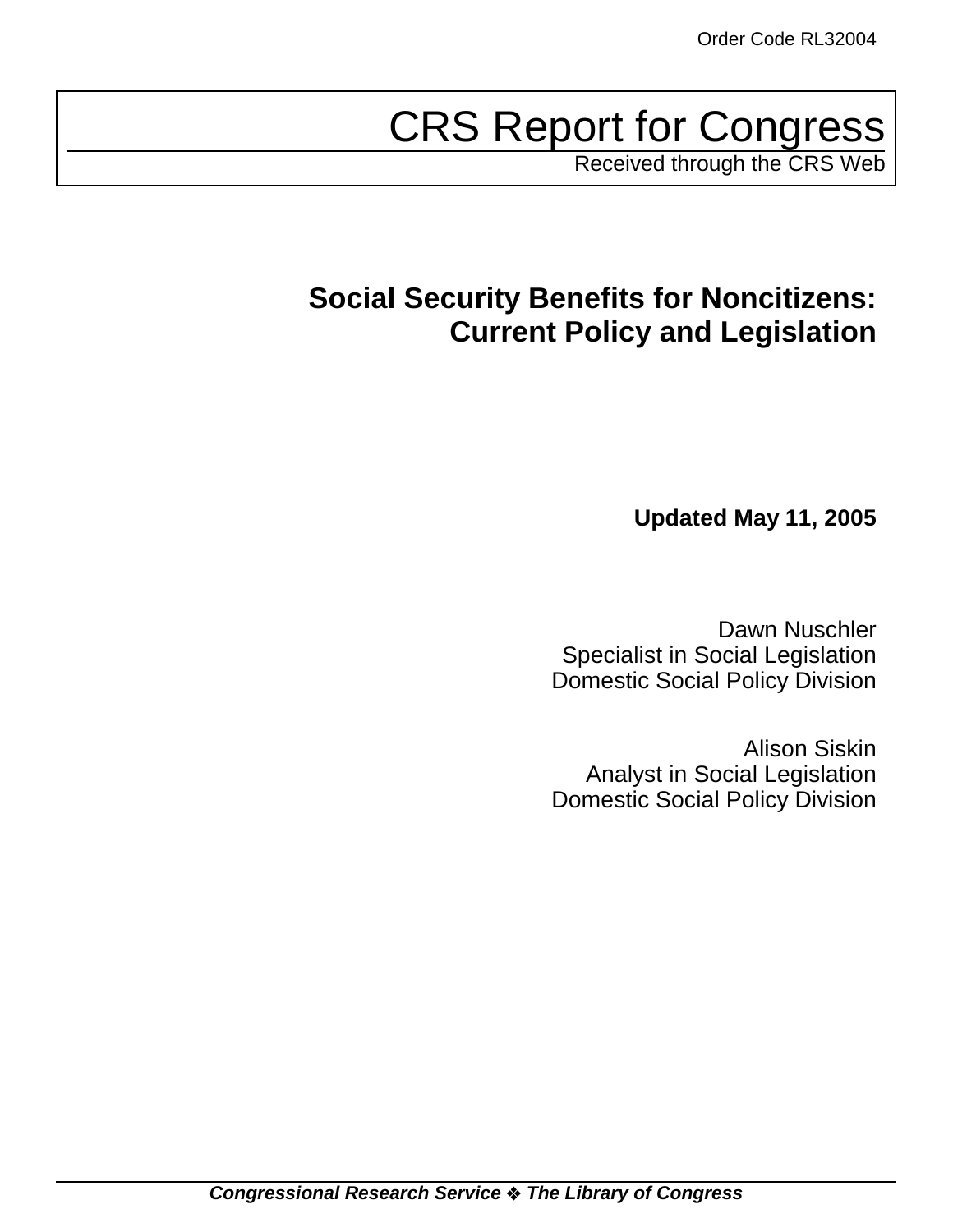# Social Security Benefits for Noncitizens: Current Policy and Legislation

### **Summary**

Concerns about the number of unauthorized (illegal) aliens residing in the United States and the recently signed totalization agreement with Mexico have fostered considerable interest in the eligibility of noncitizens for U.S. Social Security benefits. The Social Security program provides monthly cash benefits to qualified retired and disabled workers, their dependents, and survivors. Generally, a worker must have 10 years of Social Security-covered employment to be eligible for retirement benefits (less time is required for disability and survivor benefits). Most jobs in the United States are covered under Social Security. Noncitizens (aliens) who work in Social Security-covered employment must pay Social Security payroll taxes, including those who are in the United States working temporarily and those working in the United States without authorization. There are some exceptions. Generally, the work of aliens who are citizens of a country with which the United States has a "totalization agreement," coordinating the payment of Social Security taxes and benefits for workers who divide their careers between two countries, is not covered if they work in the United States for less than five years. In addition, by statute, the work of aliens under certain visa categories is not covered by Social Security.

The Social Security Protection Act of 2004 (P.L. 108-203) requires an alien whose application for benefits is based on a Social Security Number (SSN) issued January 1, 2004, or later to have work authorization at the time an SSN is assigned, or at any later time, to gain insured status under the Social Security program. Aliens whose applications are based on SSNs issued before January 1, 2004, have all Social Security-covered earnings counted toward insured status, regardless of their work authorization status. In addition, the Social Security Act prohibits the payment of benefits to aliens in the United States who are not "lawfully present," but under certain circumstances, alien workers and dependents/survivors may receive benefits while residing outside the United States (including benefits based on unauthorized work). H.R. 98 would create a new system for employers to ascertain if an alien has work authorization.

On June 29, 2004, the United States and Mexico signed a totalization agreement, the effects of which depend on the specific terms and language of the agreement, which has not been transmitted to Congress for review or otherwise made publicly available. Currently, since Mexico meets the "social insurance country" definition, a Mexican *worker* may receive U.S. Social Security benefits outside the United States. Family members of the Mexican worker must have lived in the United States for at least five years to receive benefits in Mexico, but typically under a totalization agreement, this requirement is waived allowing the payment of benefits to alien *dependents and survivors* who have never lived in the United States. The Social Security Administration reports that the projected cost of the agreement would average \$105 million annually over the first five years. In September 2003, the Government Accountability Office reported that "the cost of a totalization agreement with Mexico is highly uncertain" because of the large number of unauthorized immigrants from Mexico estimated to be living in the United States. This report will be updated as legislative activity occurs or other events warrant.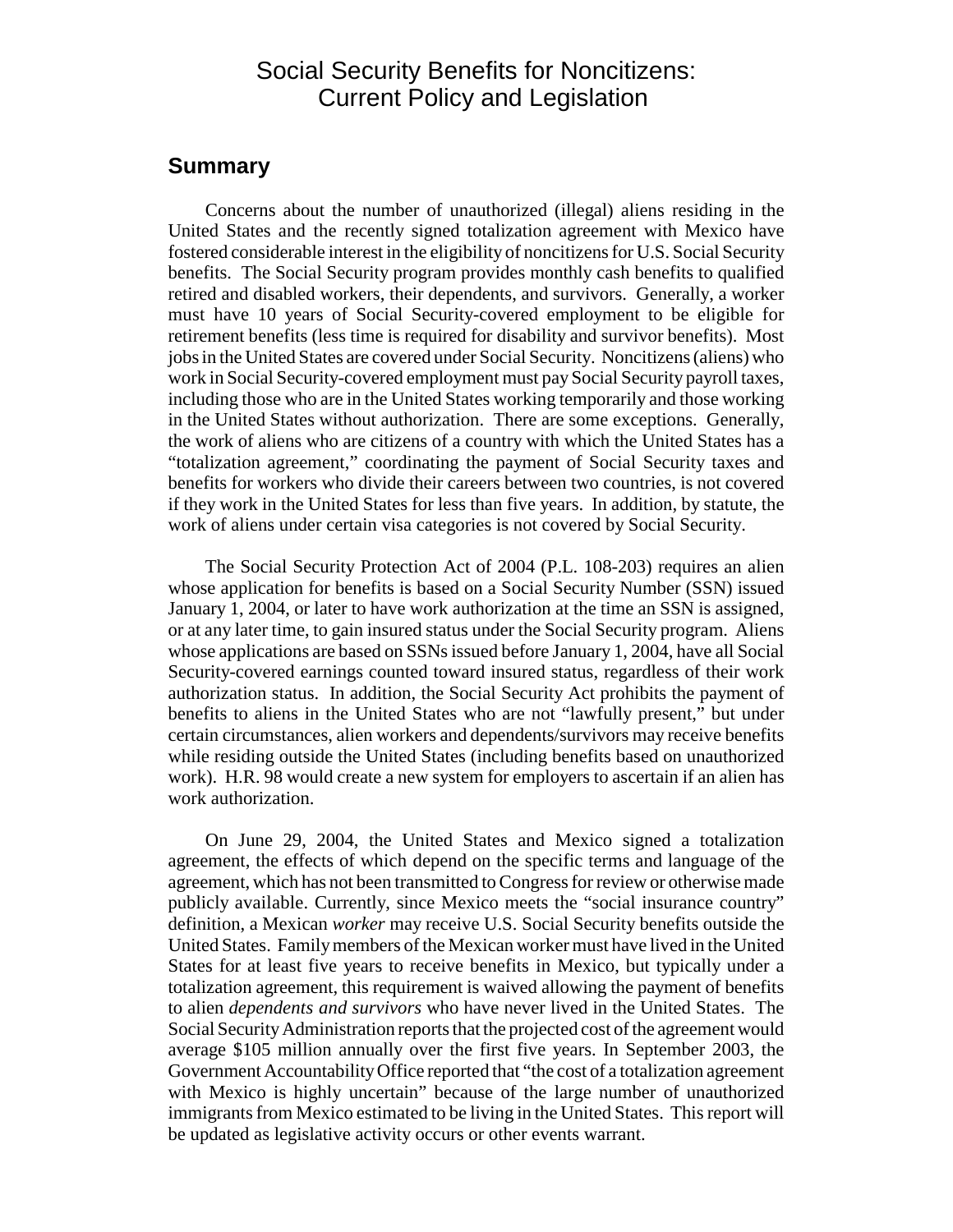# **Contents**

| Perceived Disparate Treatment Under Social Security and                |
|------------------------------------------------------------------------|
|                                                                        |
|                                                                        |
| General Accounting Office Study  14                                    |
|                                                                        |
|                                                                        |
|                                                                        |
|                                                                        |
| H.R. 98: "Illegal Immigration Enforcement and Social Security          |
|                                                                        |
| H.R. 858: "Social Security for Americans Only Act of 2005"  20         |
| H.R. 1438: "No Social Security For Illegal Immigrants Act of 2005"  21 |
|                                                                        |
|                                                                        |
|                                                                        |
|                                                                        |
|                                                                        |
| Appendix B: Definition of "Lawfully Present"  24                       |
|                                                                        |

# **List of Tables**

| Table 1. Exceptions to the Alien Nonpayment Provision for Workers        |  |
|--------------------------------------------------------------------------|--|
|                                                                          |  |
| Table 2. Additional Residency Requirement for Alien Dependents/Survivors |  |
|                                                                          |  |
| Table 3. Exceptions to the Additional Residency Requirement for          |  |
|                                                                          |  |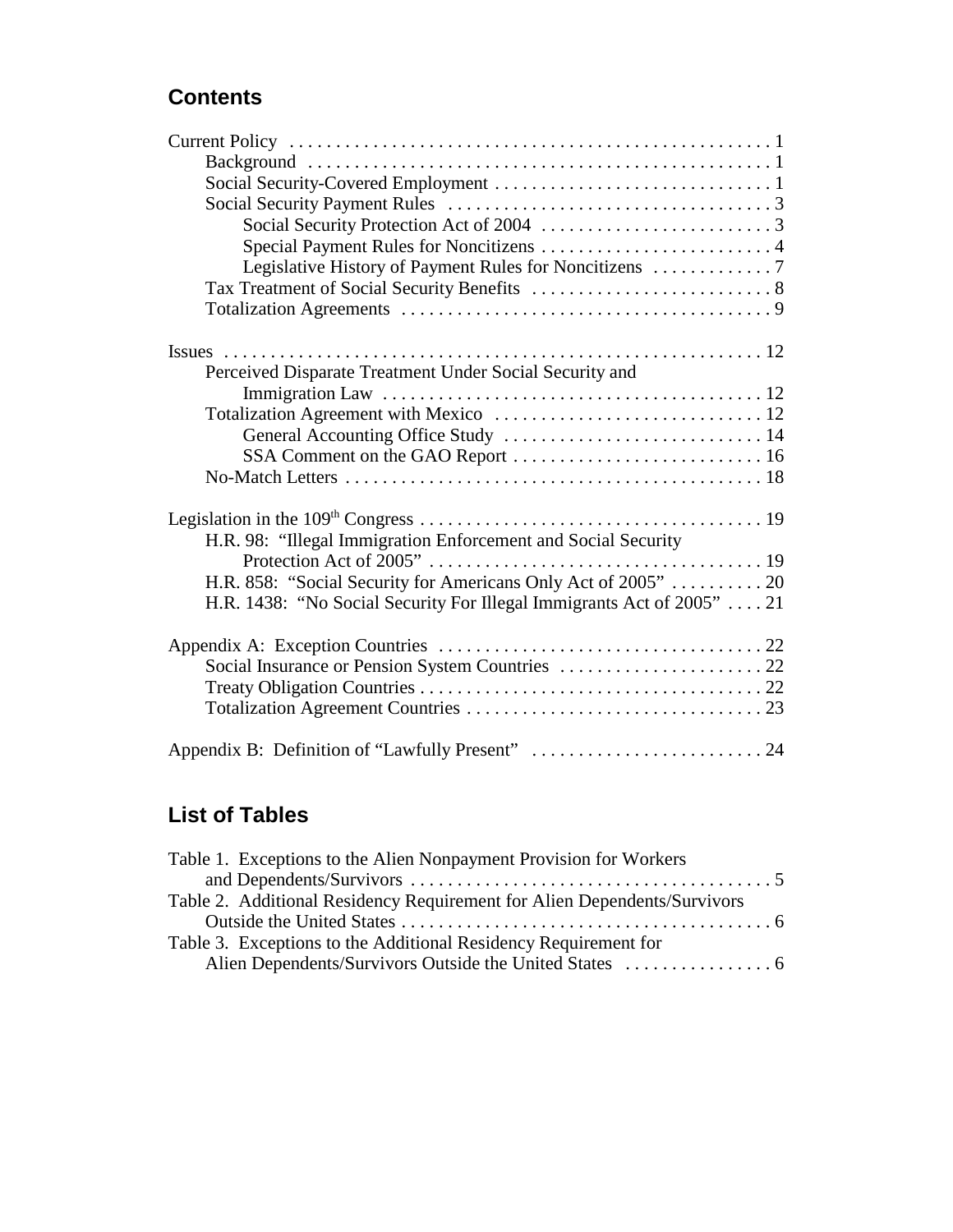# Social Security Benefits for Noncitizens: Current Policy and Legislation

# **Current Policy**

### **Background**

The Social Security program provides monthly cash benefits to retired and disabled workers and their dependents, and to the survivors of deceased workers.<sup>1</sup> To qualify for benefits, workers (whether citizens or noncitizens) $2$  must work in Social Security covered jobs for a specified period of time. Generally, workers need 40 quarters of coverage (QCs) to become "insured" for benefits (fewer QCs are needed for disability and survivor benefits, depending on the worker's age). In 2004, a worker earns one QC for each \$900 in earnings, up to a maximum of 4 QCs for the year (annual earnings of \$3,600 or more).

# **Social Security-Covered Employment**

The Social Security program is financed primarily by mandatory payroll taxes levied on wages and self-employment income. Most jobs in the United States are covered under Social Security (about 96% of the work force is required to pay Social Security payroll taxes). In 2004, Social Security-covered workers and their employers each pay 6.2% of earnings up to \$87,900 (this amount is indexed to average wage growth). The self-employed pay 12.4% on net self-employment income up to \$87,900, and they may deduct one-half of payroll taxes from federal income taxes. The following workers are exempt from Social Security payroll taxes:

- ! **State and local government workers** who participate in alternative retirement systems,
- ! **Election workers** who earn \$1,200 or less per year,
- ! **Ministers** who elect not to be covered, and members of certain religious sects,
- ! **Federal workers** hired before 1984,

<sup>&</sup>lt;sup>1</sup> The Social Security program is administered by the Social Security Administration (SSA). SSA also administers the Supplemental Security Income (SSI) program, a *means-tested* entitlement program. Eligibility requirements for noncitizens differ under Social Security and SSI. For more information on noncitizen eligibility for SSI, see CRS Report RL31114, *Noncitizen Eligibility for Major Federal Public Assistance Programs: Policies and Legislation*, by Ruth Ellen Wasem and Joe Richardson.

<sup>&</sup>lt;sup>2</sup> An *alien* is "any person not a citizen or national of the United States" and is synonymous with *noncitizen*. Aliens/Noncitizens includes those who are legally present and those who are in violation of the Immigration and Nationality Act (INA).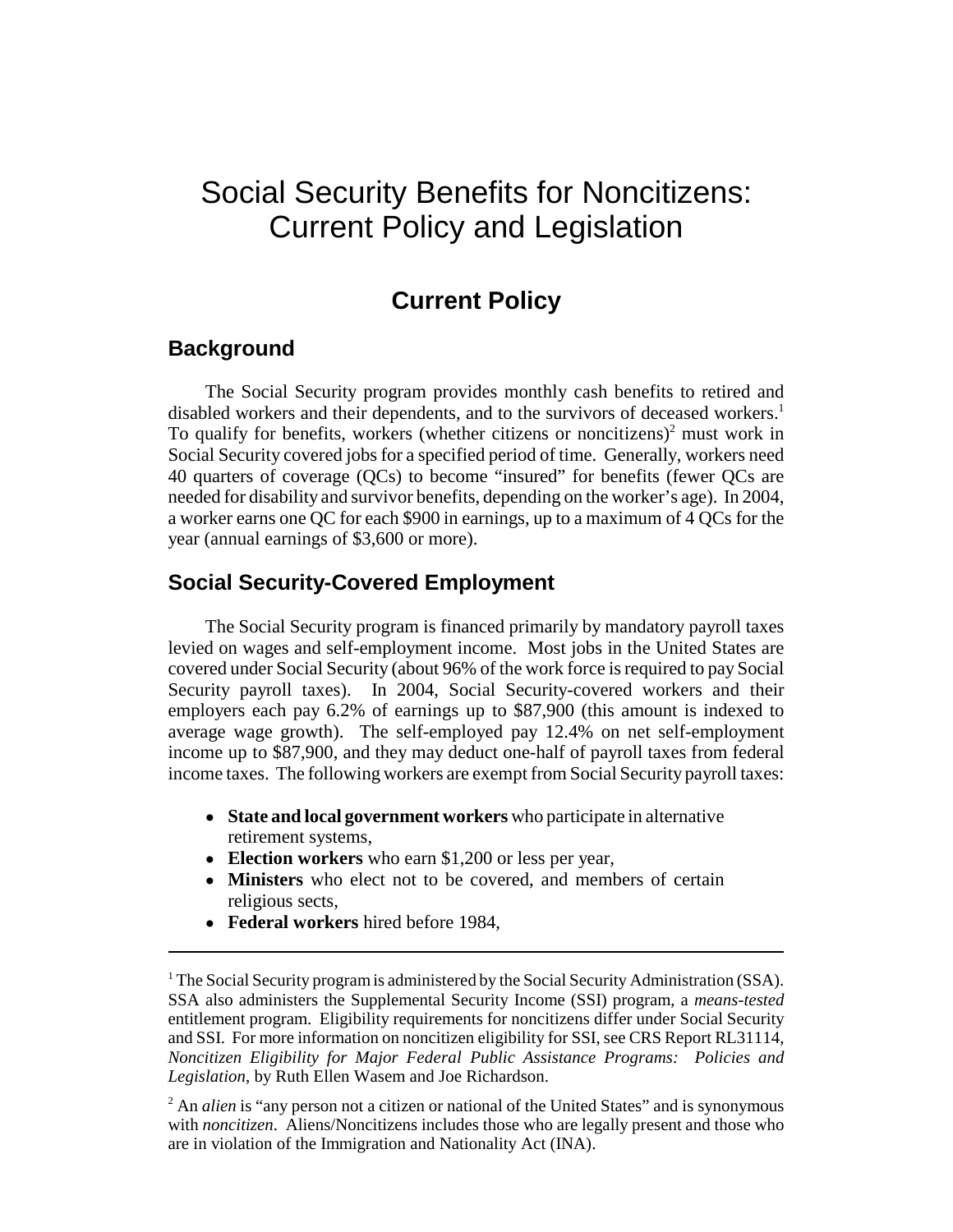- ! **College students** who work at their academic institutions,
- ! **Household workers** who earn less than \$1,400 per year, or for those under age 18, for whom household work is not their principal occupation, and
- ! **Self-employed workers** who have annual net earnings below \$400.

In 2002, an estimated 11.3 million noncitizens were in the U.S. labor force comprising approximately 7.9% of the labor force.<sup>3</sup> Aliens who work in Social Security-covered employment must pay Social Security payroll taxes, including those who are in the United States working temporarily and those who may be working in the United States without authorization.<sup>4</sup> There are some exceptions. Generally, the work of aliens who are citizens of a country with which the United States has a "totalization agreement" (see below) is not covered by Social Security if they work in the United States for less than five years. In addition, by statute, the work of aliens under certain visa categories (such as H-2A agricultural workers, F and M students)<sup>5</sup> is not covered by Social Security.

Currently, there are no official published data on the amount of money paid into the Social Security system by aliens, either legal or unauthorized. An alien may be authorized to be in the United States, but not authorized to work. Thus, an alien without employment authorization is not technically an illegal alien.<sup>6</sup> The Social Security Administration (SSA) maintains an "earnings suspense file" that contains an estimated \$421 billion in wage credits that cannot be allocated to names and Social Security Numbers (SSNs) in SSA's database.<sup>7</sup> Although some use the earnings suspense file to estimate contributions to Social Security by alien workers,

<sup>&</sup>lt;sup>3</sup> Calculations performed by the Congressional Research Service (CRS) using the average of the monthly Current Population Surveys (CPS's) for 2002. The CPS does not include a variable on immigration status.

<sup>&</sup>lt;sup>4</sup> For Social Security payroll taxes to be withheld from wages, a worker must provide a Social Security Number (SSN) to his/her employer. An alien who is working in the United States without authorization (1) may have an SSN because he/she worked in the United States legally and then fell out of status; or (2) may have obtained an SSN fraudulently.

<sup>&</sup>lt;sup>5</sup> Most of these nonimmigrant visa categories are defined in  $\S 101(a)(15)$  of the INA. These visa categories are commonly referred to by the letter and numeral that denotes their subsection in  $\S 101(a)(15)$ , e.g., B-2 tourists, E-2 treaty investors, F-1 foreign students, H-1B temporary professional workers, J-1 cultural exchange participants, or S-4 terrorist informants.

<sup>6</sup> For example, an alien present in the United States on a B-2 tourist visa may remain in the United States for six months, but is not legally permitted to work. In addition, the spouses of most temporary noncitizen workers do not have employment authorization. For more information on which categories of noncitizen are entitled to work in the United States, see CRS Report RL31381, *U.S. Immigration Policy on Temporary Admissions*, by Ruth Ellen Wasem.

<sup>&</sup>lt;sup>7</sup> Annually, SSA reviews W-2 forms and credits Social Security earnings to workers. If a name or SSN on a W-2 wage form does not match SSA's records, the earnings credits go into an earnings suspense file while SSA attempts to reconcile the discrepancy. The figure shown here represents the amount in the earnings suspense file through the year 2001, as of Oct. 31, 2003.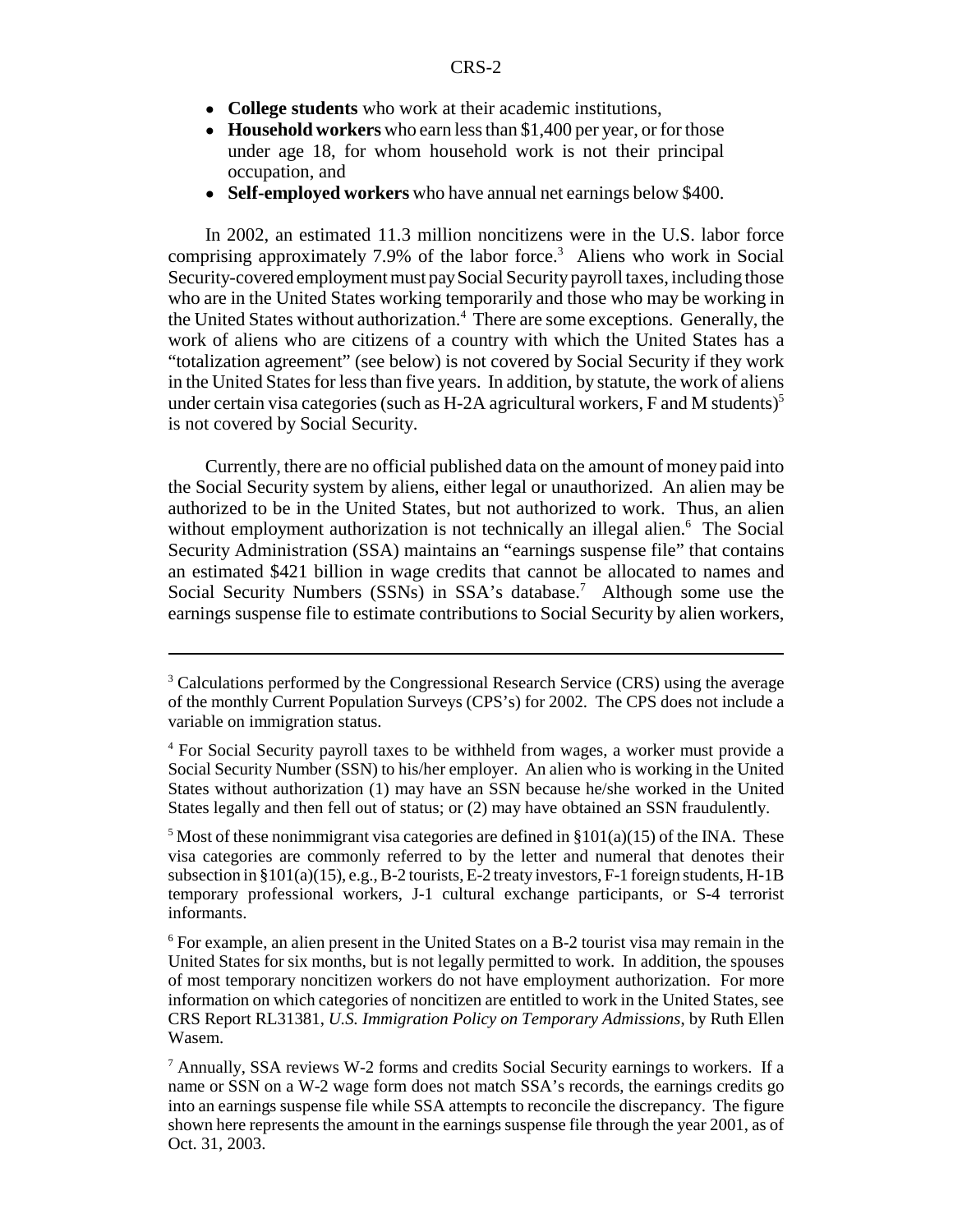the mismatched information may be due to clerical errors (such as a name misspelled on a form or an individual's failure to report a new married name to SSA) or to aliens who are working in the United States illegally with fraudulent Social Security Numbers. There is no reliable estimate of the amount of money in the earnings suspense file that is attributable to aliens working in the United States illegally.

### **Social Security Payment Rules**

Workers become *eligible* for Social Security benefits when they meet the insured status and age requirements specified in the Social Security Act.<sup>8</sup> They become *entitled* to benefits when they have met all of the eligibility requirements and filed an application for benefits. Because Social Security is an *earned* entitlement program, there are few restrictions on benefit payments once a worker becomes entitled to benefits. The Social Security Act does prohibit the payment of benefits to: individuals residing in certain countries;<sup>9</sup> individuals confined to a jail, prison, or certain other public institutions for commission of a crime; most individuals removed from the United States (i.e., deported);<sup>10</sup> aliens residing in the United States unlawfully; and, in some cases, aliens residing outside the United States for more than six months at a time.

**Social Security Protection Act of 2004.** On March 2, 2004, the President signed into law the Social Security Protection Act of 2004 (P.L. 108-203, H.R. 743). Among other changes, P.L. 108-203 restricts the payment of Social Security benefits (retirement, survivors, and disability benefits) to certain noncitizens who file an application for benefits based on an SSN assigned on or after January 1, 2004. Specifically, a noncitizen who files an application for benefits based on an SSN assigned *on or after* January 1, 2004, is required to have work authorization at the time an SSN is assigned, or at some later time, to gain insured status under the Social Security program. If the individual had work authorization at some point, all of his/her Social Security-covered earnings would count toward insured status. If the individual *never* had authorization to work in the United States, none of his/her earnings would count toward insured status and Security benefits would not be payable on his/her work record (i.e., benefits would not be payable to the worker or to the worker's family). $^{11}$ 

<sup>&</sup>lt;sup>8</sup> In the case of disability benefits, a worker is eligible for benefits when he/she has met insured status requirements and established a period of disability.

<sup>&</sup>lt;sup>9</sup> U.S. Treasury Department regulations or Social Security restrictions prohibit payments to individuals living in Cuba, Democratic Kampuchea (formerly Cambodia), North Korea, Vietnam and areas in the former Soviet Union (excluding Armenia, Estonia, Latvia, Lithuania, and Russia).

 $10$  One exception is aliens who are removed on status violations (i.e., aliens who are removed from the United States because they are illegally present, not because they have committed a crime).

<sup>&</sup>lt;sup>11</sup> Before enactment of P.L. 108-203, all Social Security-covered earnings would count toward insured status regardless of an alien's work authorization status.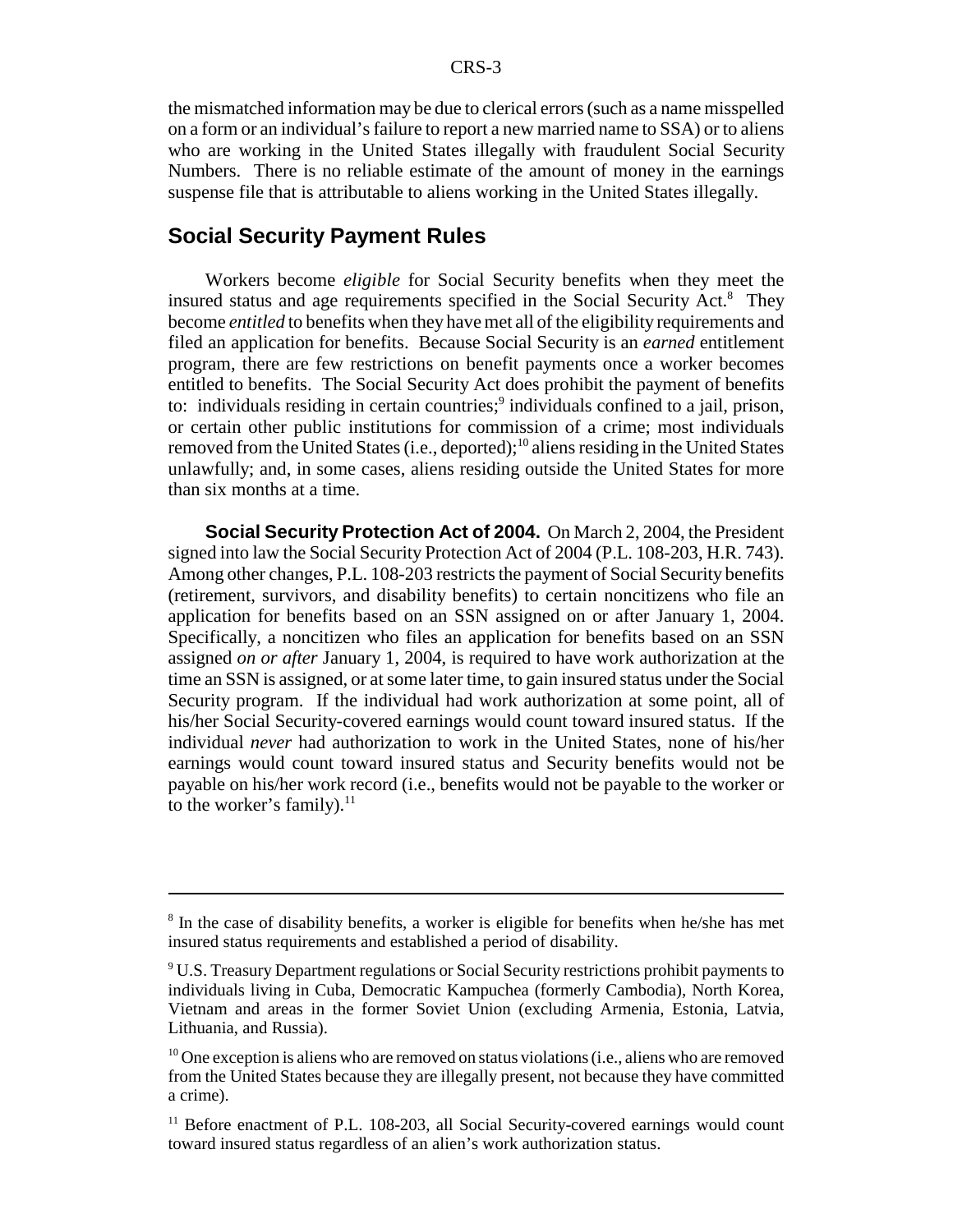A noncitizen who files an application for benefits based on an SSN assigned *before* January 1, 2004, is not subject to the work authorization requirement under P.L. 108-203. All of the individual's Social Security-covered earnings would count toward insured status, regardless of his/her work authorization status. The new law provides exceptions to the work authorization requirement for certain noncitizens, however, it is not clear how many individuals potentially could come under the exception. Regulations, which will provide additional information on the implementation of this provision, have not yet been issued.<sup>12</sup>

**Special Payment Rules for Noncitizens.** Section 202(y) of the Social Security Act requires noncitizens in the United States to be "lawfully present" to receive benefits.<sup>13</sup> If a noncitizen is entitled to benefits, but does not meet the lawful presence requirement, his/her benefits are suspended. In such cases, a noncitizen may receive benefits while residing outside the United States (including benefits based on work performed in the United States without authorization) if he/she meets one of the exceptions to the "*alien nonpayment provision*" under Section 202(t) of the Social Security Act. Under the alien nonpayment provision, a noncitizen's benefits are suspended if he/she remains outside the United States<sup>14</sup> for more than six consecutive months,<sup>15</sup> unless one of several broad exceptions is met. For example, an alien may receive benefits outside the United States if he/she is a citizen of a country that has a social insurance or pension system that pays benefits to eligible U.S. citizens residing outside that country (a "social insurance country"), or if he/she is a citizen or resident of a country with which the United States has a totalization agreement (see **Table 1**). If an alien does not meet one of the exceptions to the alien nonpayment provision, his/her benefits are suspended beginning with the seventh month of absence and are not resumed until he/she returns to the United States lawfully for a full calendar month.

In addition, to receive payments outside the United States, alien *dependents and survivors* must have lived in the United States for at least five years previously (lawfully or unlawfully), and the family relationship to the worker must have existed during that time (see **Table 2**). The law provides several broad exceptions to the five-year U.S. residency requirement for alien dependents and survivors. For example, an alien is exempt from the five-year U.S. residency requirement if he/she

<sup>12</sup> For information on P.L. 108-203, see CRS Report RL32089, *The Social Security Protection Act of 2004 (H.R. 743)*.

<sup>&</sup>lt;sup>13</sup> The definition of "lawfully present" is provided in **Appendix B**. The lawful presence requirement was added by the Personal Responsibility and Work Opportunity Reconciliation Act of 1996 (P.L. 104-193) and the Illegal Immigration Reform and Immigrant Responsibility Act of 1996 (P.L. 104-208). For more information, see "Legislative History of Payment Rules for Noncitizens" below.

 $14$  "Outside the United States" means outside the territorial boundaries of the 50 States, the District of Columbia, Puerto Rico, the U.S. Virgin Islands, Guam, the Northern Mariana Islands, and American Samoa.

<sup>&</sup>lt;sup>15</sup> The six-month period of absence begins with the first full calendar month following the period in which the individual has been outside the United States for more than 30 consecutive days. If the individual returns to the United States for any part of a day during the 30-day period, the 30-day period starts over.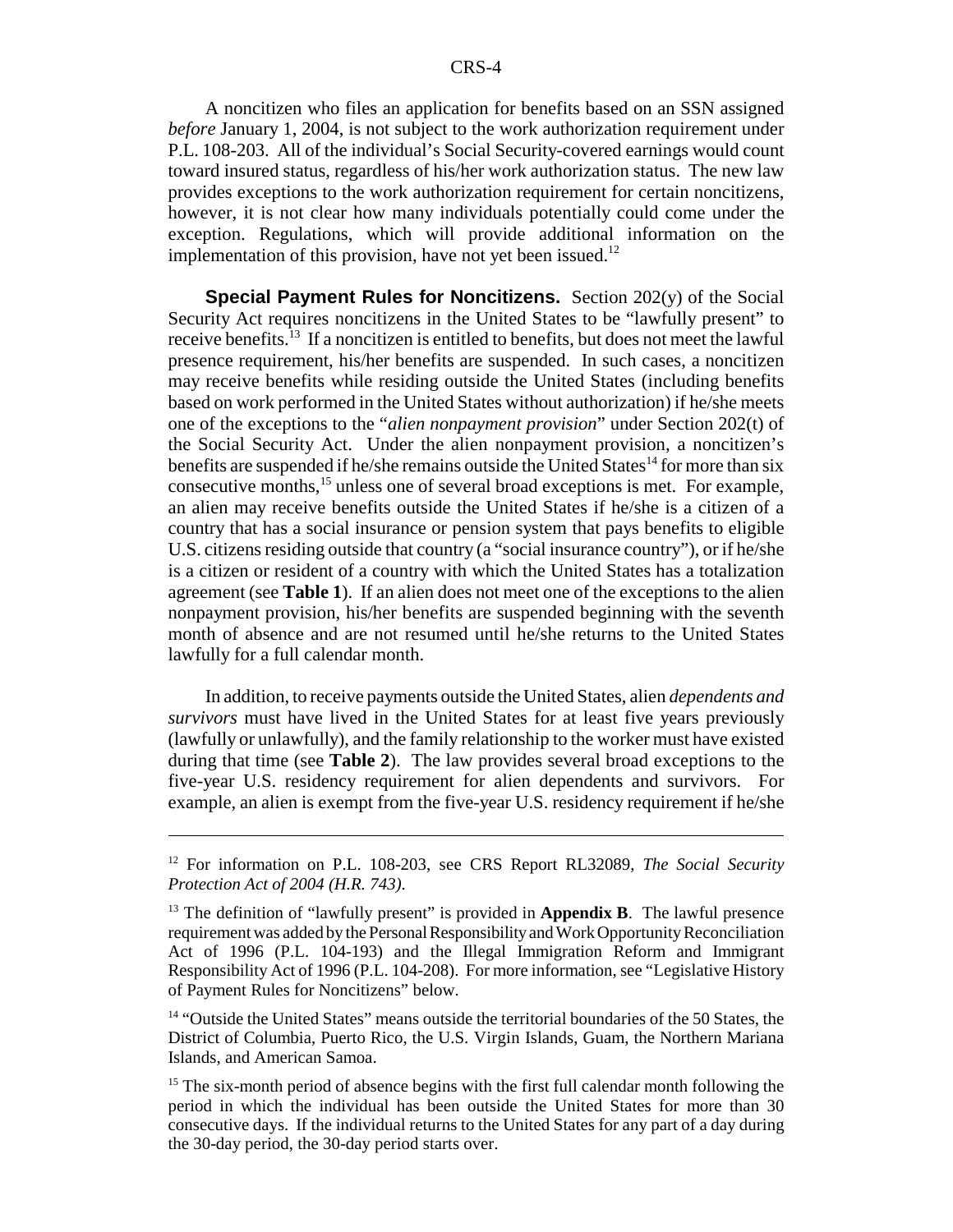is a citizen of a "treaty obligation" country (i.e., if nonpayment would be contrary to a treaty between the United States and the individual's country of citizenship), or if he/she is a citizen or resident of a country with which the United States has a totalization agreement (see **Table 3**).

## **Table 1. Exceptions to the Alien Nonpayment Provision for Workers and Dependents/Survivors**

| An alien's benefits are suspended if he/she is outside the United States for more than six<br>consecutive months, unless one of the following exceptions is met:                                                                                                                                                                                                                                                                  |
|-----------------------------------------------------------------------------------------------------------------------------------------------------------------------------------------------------------------------------------------------------------------------------------------------------------------------------------------------------------------------------------------------------------------------------------|
| the individual is a citizen of a country that has a social insurance or pension<br>system under which benefits are paid to eligible U.S. citizens who reside<br>outside that country (for example, Brazil, Finland, Mexico, Philippines and<br>Turkey) (see Appendix A for a complete list of countries)                                                                                                                          |
| the individual is entitled to benefits on the earnings record of a worker who<br>lived in the United States for at least 10 years or earned at least 40 quarters<br>of coverage under the U.S. Social Security system (exception does not apply<br>if the individual is a citizen of a country that does not provide social insurance<br>or pension system payments to eligible U.S. citizens who reside outside that<br>country) |
| the individual is entitled to benefits on the earnings record of a worker who<br>had railroad employment covered by Social Security                                                                                                                                                                                                                                                                                               |
| the individual is outside the United States while in the active military or naval<br>service of the United States                                                                                                                                                                                                                                                                                                                 |
| the individual is entitled to benefits on the earnings record of a worker who<br>died while in the U.S. military service or as a result of a service-connected<br>disease or injury                                                                                                                                                                                                                                               |
| the nonpayment of benefits would be contrary to a treaty obligation of the<br>United States in effect as of August 1, 1956 (i.e., the individual is a citizen of<br>a treaty obligation country) (see Appendix A for a list of countries)                                                                                                                                                                                         |
| the individual is a citizen or resident of a country with which the United States<br>has a totalization agreement (see Appendix A for a list of countries)                                                                                                                                                                                                                                                                        |
| the individual was eligible for Social Security benefits as of December 1956                                                                                                                                                                                                                                                                                                                                                      |
|                                                                                                                                                                                                                                                                                                                                                                                                                                   |

**Source:** Section 202(t) of the Social Security Act.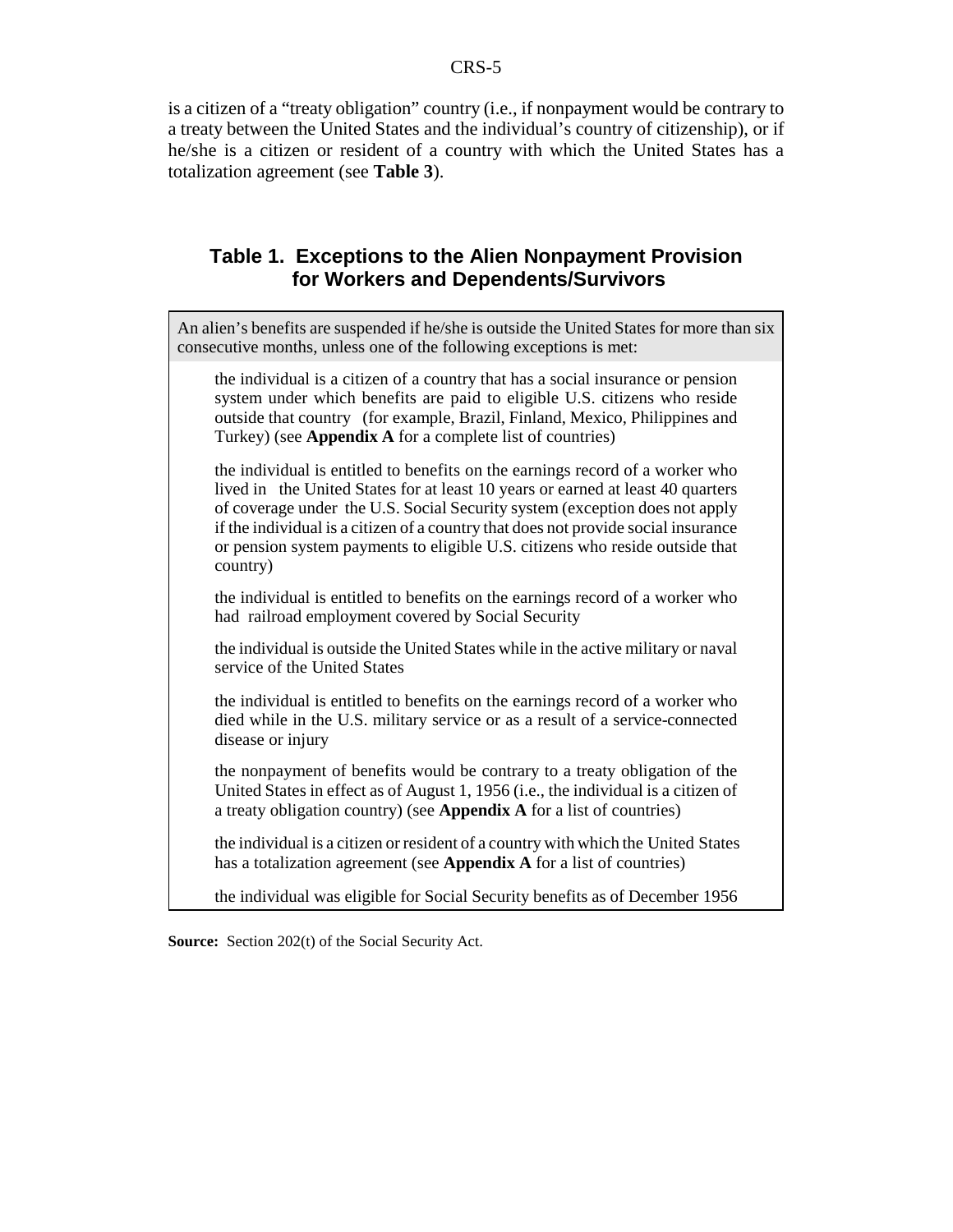### **Table 2. Additional Residency Requirement for Alien Dependents/Survivors Outside the United States**

In addition to the requirements in **Table 1**, to receive payments outside the United States, an alien dependent/survivor must have lived in the United States for at least five years (lawfully or unlawfully) under one of the following circumstances:

A **spouse, divorced spouse, widow(er), surviving divorced spouse, or surviving divorced mother or father**:

must have resided in the United States for at least five years and the spousal relationship to the worker must have existed during that time

#### A **child**:

must have resided in the United States for at least five years as the child of the worker; *or*

the worker and the child's other parent (if any) each must have either resided in the United States for at least five years or died while residing in the United States

#### An **adopted child**:

must have been adopted in the United States; *and*

lived in the United States with the worker; *and*

received at least half of his or her support from the worker in the year before the worker's entitlement or death

**Source:** Section 202(t) of the Social Security Act.

# **Table 3. Exceptions to the Additional Residency Requirement for Alien Dependents/Survivors Outside the United States**

An alien dependent/survivor living outside the United States is not subject to the five-year U.S. residency requirement if one of the following exceptions is met:

the individual was eligible for Social Security benefits before January 1, 1985

the individual is entitled to benefits on the earnings record of a worker who died while in the U.S. military service or as a result of a service-connected disease or injury

the nonpayment of benefits would be contrary to a treaty obligation of the United States in effect as of August 1, 1956 (i.e., the individual is a citizen of a treaty obligation country) (see list of countries in **Appendix A**)

the individual is a citizen or resident of a country with which the United States has a totalization agreement, unless otherwise specified in the agreement (see list of countries in **Appendix A**)

**Source:** Section 202(t) of the Social Security Act.

**Note:** Aliens who live abroad may not receive payments in countries to which the U.S. Treasury Department is prohibited from mailing benefit checks. See *Your Payments While You Are Outside the United States* (updated April 2004) on the SSA website at [http://www.ssa.gov/pubs/10137.html].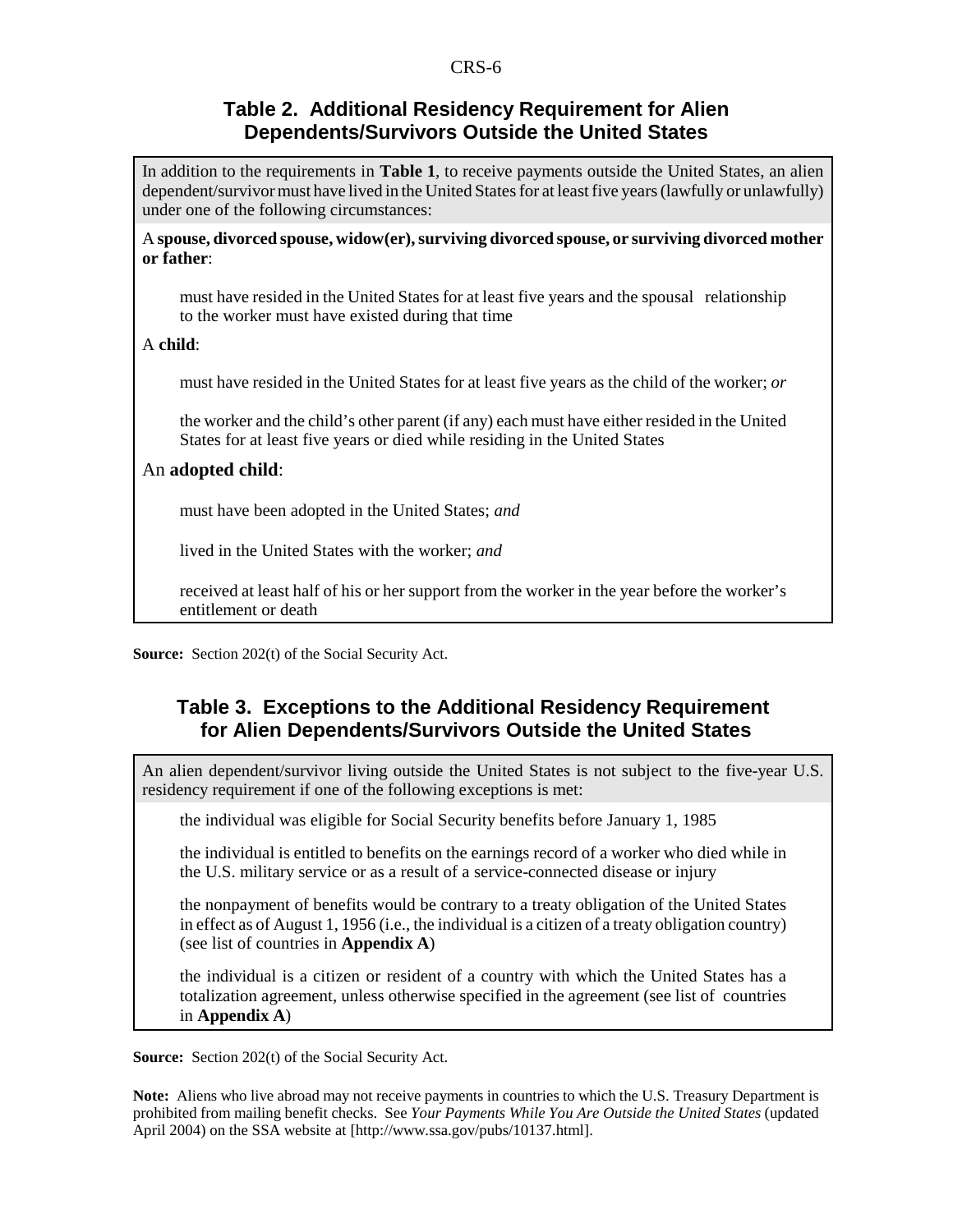**Legislative History of Payment Rules for Noncitizens.** When the Social Security program began paying benefits in 1940, there were no restrictions on benefit payments to noncitizens. In 1956, amid concerns that noncitizens were working in the United States for relatively short periods and returning to their native countries where they and their family members would collect benefits for many years, Congress enacted restrictions on benefits for alien *workers* living abroad (restrictions did not apply to alien dependents and survivors). The Social Security Amendments of 1956 (P.L. 84-880) required noncitizens to reside in the United States to receive benefits and suspended benefits if the recipient remained outside the United States for more than six consecutive months, with broad exceptions (see **Table 1**).

In 1983, Congress placed restrictions on benefit payments to alien *dependents and survivors* living abroad. The Social Security Amendments of 1983 (P.L. 98-21) made dependents and survivors subject to the same residency requirement as workers (described above) and further required that they (or their parents, in the case of a child's benefit) must have lived in the United States for at least five years, with broad exceptions (see **Tables 2** and **3**).

Several factors led to the enactment of tighter restrictions on benefit payments to alien dependents and survivors living abroad in 1983, including the large number of dependents that were being added to the benefit rolls (in some cases under fraudulent circumstances) after workers had returned to their native country and become entitled to benefits, and difficulties associated with monitoring the continued eligibility of recipients living abroad.

At the time, the General Accounting Office (GAO, now named the Government Accountability Office) estimated that, of the 164,000 dependents living abroad in 1981, 56,000 were added to the benefit rolls after the worker became entitled to benefits. Of that number, an estimated  $51,000$  (or  $91\%$ ) were noncitizens.<sup>16</sup> Two years earlier, the Social Security Commissioner stated that SSA investigators had found evidence that some recipients living abroad were faking marriages and adoptions and failing to report deaths in order to "cheat the system." At the time, the commissioner stated that such problems were particularly acute in Greece, Italy, Mexico and the Philippines where large numbers of beneficiaries were residing. He stated further that, in some countries, "there is a kind of industry built up of so-called claims-fixers who, for a percentage of the benefit, will work to ensure that somebody gets the maximum benefit they can possibly get out of the system."17

In 1996, Congress enacted tighter restrictions on the payment of Social Security benefits to aliens residing in the United States. The Personal Responsibility and Work Opportunity Reconciliation Act of 1996 (PRWORA)<sup>18</sup> prohibited the payment of Social Security benefits to aliens in the United States who are not lawfully present,

<sup>16</sup> General Accounting Office, *Issues Concerning Social Security Benefits Paid to Aliens*, GAO/HRD-83-32, Mar. 24, 1983.

<sup>&</sup>lt;sup>17</sup> CRS Issue Brief IB82001, *Social Security: Alien Beneficiaries*, by David Koitz (archived; available from Dawn Nuschler or Alison Siskin on request).

 $18$  P.L. 104-193, § 401(b)(2).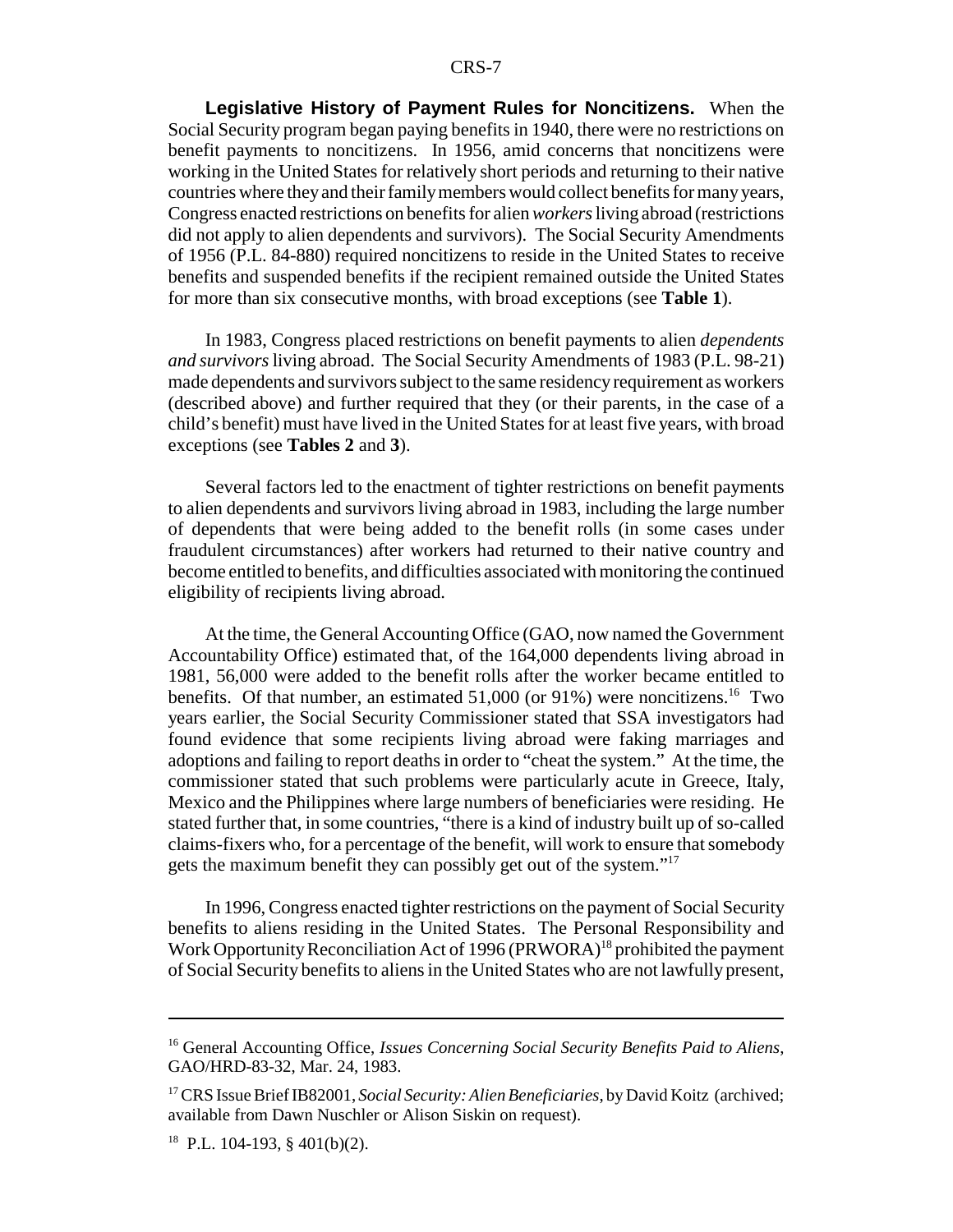unless nonpayment would be contrary to a totalization agreement or Section 202(t) of the Social Security Act (the alien nonpayment provision).19 This provision became effective for applications filed on or after September 1, 1996. Subsequently, the Illegal Immigration Reform and Immigrant Responsibility Act of 1996<sup>20</sup> added Section  $202(y)$  to the Social Security Act. Section  $202(y)$  of the act, which became effective for applications filed on or after December 1, 1996, states:

Notwithstanding any other provision of law, no monthly benefit under [Title II of the Social Security Act] shall be payable to any alien in the United States for any month during which such alien is not lawfully present in the United States as determined by the Attorney General.

## **Tax Treatment of Social Security Benefits**

Noncitizens who reside outside the United States are subject to different rules regarding federal income tax treatment of Social Security benefits. U.S. citizens and resident aliens<sup>21</sup> pay federal income tax on a portion of their benefit if their income exceeds specified thresholds. Specifically, they pay federal income tax on up to 50% of their benefit if their modified adjusted gross income (adjusted gross income (AGI) plus tax-exempt interest income plus 50% of Social Security benefits) is more than \$25,000 but no more than \$34,000 for a single person, or more than \$32,000 but no more than \$44,000 for a married couple filing jointly. They pay federal income tax on up to 85% of their benefit if their modified AGI is more than \$34,000 for a single person or more than \$44,000 for a married couple filing jointly. These thresholds do not apply to married couples who live together and file separate returns. Currently, about one-third of Social Security recipients pay federal income tax on their benefits.

<sup>&</sup>lt;sup>19</sup> Also, under PRWORA, federal agencies that administer "federal public benefits" are required to report to the Department of Homeland Security (DHS) information on any alien that is known to be unlawfully present in the United States. (P.L. 104-193, §404). Nonetheless, this requirement does not apply to SSA with respect to Title II of the Social Security Act (Old-Age, Survivors and Disability Insurance Program). *Federal Register*, vol. 65, no. 189, Sept. 28, 2000, pp. 58301-58302.

 $20$  P.L. 104-208, § 503(a).

 $21$  Resident alien is a term used in tax law. An alien is considered to be a U.S. resident for income tax purposes if he/she (1) is a lawful permanent resident of the United States. at any time during the calendar year; (2) meets the requirements of the "substantial presence" test; or (3) makes the first-year election under 26 U.S.C.  $\frac{8}{3}$  7701(b)(4) and 26 C.F.R. § 301.7701(b)-4(c)(3). An alien individual meets the substantial presence test if: (1) the alien is present in the United States for at least 31 days during the calendar year and (2) the sum of the number of days on which such individual was present in the U.S. during the current year and the two preceding calendar years (when multiplied by the applicable multiplier — one for the current year, one-third for the first preceding year, and one-sixth for the second preceding year) equals or exceeds 183 days. Even though an alien individual otherwise meets the requirements of the substantial presence test, there are circumstances when an alien will not be considered a resident of the United States. An alien who does not qualify under either of these tests will be treated as a nonresident alien for purposes of the income tax. [26 U.S.C. § 7701(b)].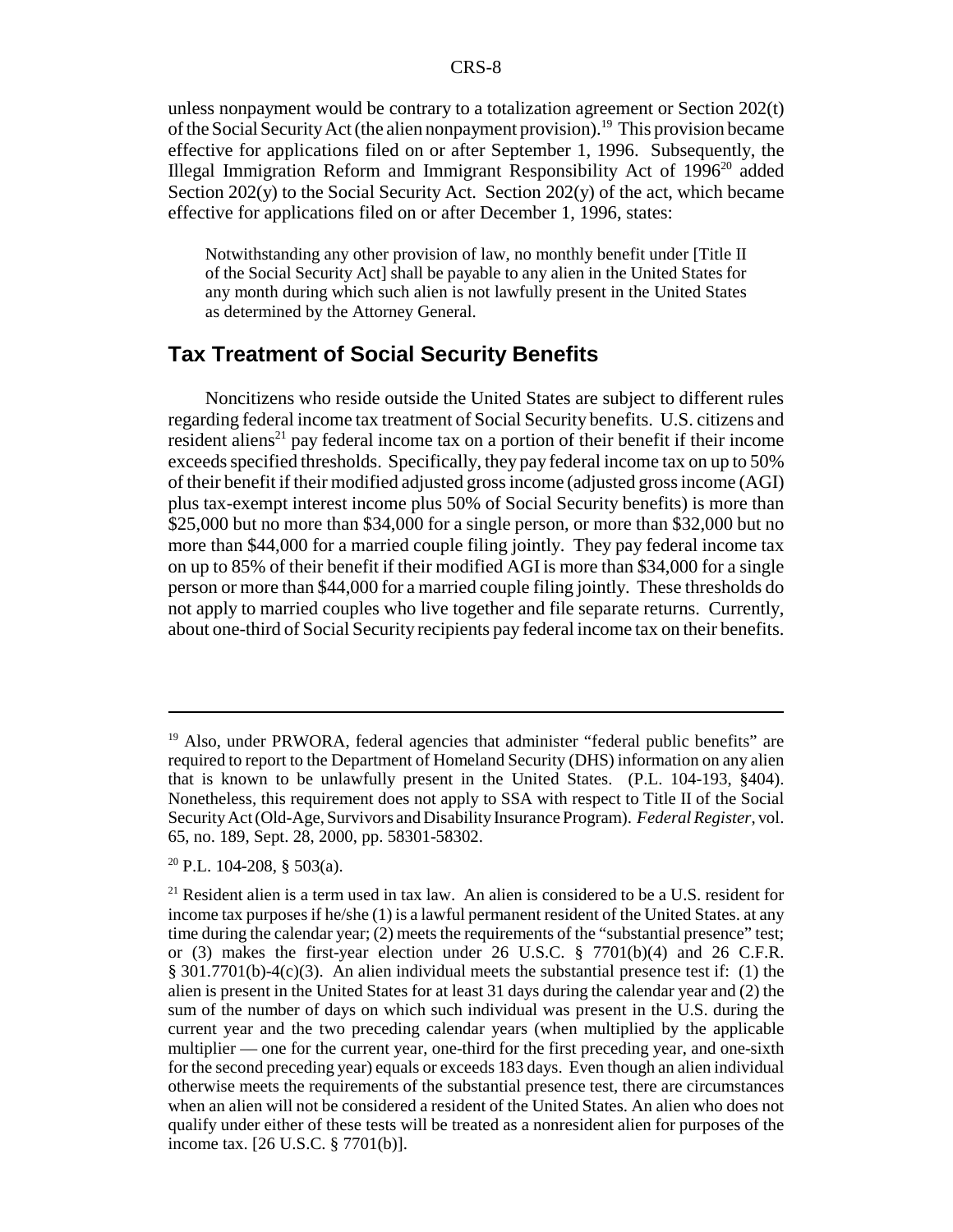Noncitizens who live outside the United States pay federal income tax on their benefits without regard to these thresholds. Section 871 of the Internal Revenue Code imposes a 30% rate of tax withholding on the U.S. income of noncitizens who live outside the country (unless a lower rate is established by treaty) because there is no practical way for the U.S. government to determine the income of such persons. Under the withholding, noncitizens who reside outside the United States pay 30% of the maximum taxable amount of Social Security benefits (85%) in federal income taxes. For example, the tax withholding on an annual Social Security benefit of \$12,000 would be \$3,060 [(\$12,000 x 0.85) x 0.30].<sup>22</sup>

#### **Totalization Agreements**

As shown in **Tables 1 and 3**, alien workers and alien dependents/survivors may receive payments while living outside the United States if they are a citizen or resident of a country with which the United States has a totalization agreement.<sup>23</sup> Section 233 of the Social Security Act authorizes the President to enter into a totalization agreement with a foreign country to coordinate the collection of payroll taxes and the payment of benefits under each country's Social Security system for workers who split their careers between the two countries. For example, without a totalization agreement, an individual who is sent by a U.S. company to work in a foreign country (and his or her employer) must contribute to the Social Security systems in both countries, resulting in dual Social Security coverage and taxation based on the same earnings. With one exception (Italy), totalization agreements allow workers (and their employers) to contribute only to the foreign system if the worker is employed in that country for five or more years, or only to the U.S. system if the worker is employed in that country for less than five years.

Totalization agreements also allow workers who divide their careers between the two countries to combine earnings credits under both systems to qualify for benefits if they lack sufficient coverage under either system.<sup>24</sup> While a worker may combine earnings credits to *qualify* for benefits under one or both systems, his/her benefit is prorated to reflect only the number of years the worker paid into each system. The same treatment applies to foreign workers in the United States.

Totalization agreements are subject to congressional review. Section 233(e) of the Social Security Act requires the President to submit to Congress the text of the agreement and a report on (1) the estimated number of individuals who would be

<sup>22</sup> For more information on the taxation of noncitizens, see CRS Report RS21732, *Federal Taxation of Aliens Working in the United States*, by Erika Lunder.

<sup>&</sup>lt;sup>23</sup> Social Security regulations (20 C.F.R.  $\S$  404.1928) specify that a totalization agreement "may provide that a person entitled to benefits under title II of the Social Security Act may receive those benefits while residing in the foreign country party to the agreement, regardless of the alien non-payment provision."

 $24$  This applies to Social Security retirement and disability benefits. Generally, a minimum of 40 quarters of coverage (QCs) is required to qualify for Social Security retirement benefits. Fewer QCs are required to qualify for disability benefits, depending on the worker's age at the onset of the disability. In some cases, a worker may qualify for disability benefits with a minimum of six QCs.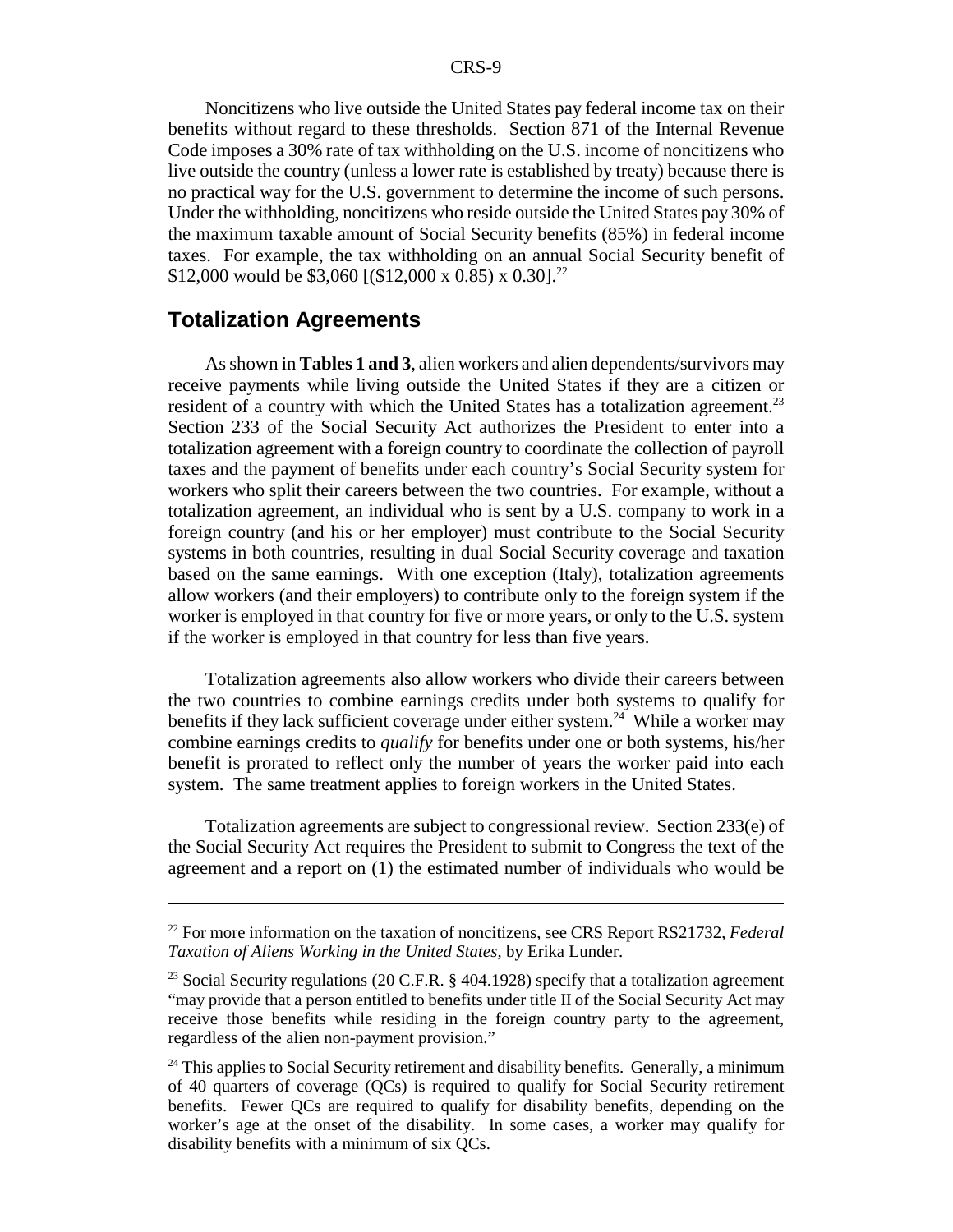affected by the agreement and (2) the estimated financial impact of the agreement on programs established by the Social Security Act. Section 233(e)(2) of the Social Security Act specifies that a totalization agreement automatically goes into effect unless the House of Representatives or the Senate adopts a resolution of disapproval within 60 session days of the agreement's transmittal to Congress.

It should be noted that the provision of Section 233(e)(2) that allows for the rejection of a totalization agreement upon adoption of a resolution of disapproval by either House of Congress is an unconstitutional legislative veto. This conclusion is compelled by the holding in *INS v. Chadha*, where the Supreme Court struck down a provision in the Immigration and Nationality Act that gave either House of Congress the authority to overrule deportation decisions made by the Attorney General.<sup>25</sup> The Court declared that a legislative veto constitutes an exercise of legislative power, as its use has "the purpose and effect of altering the legal rights, duties, and relations of persons ... outside the legislative branch."26 Accordingly, the Court invalidated the disapproval mechanism, holding that Congress may exercise its legislative authority only "in accord with a single, finely wrought and exhaustively considered procedure," namely bicameral passage and presentation to the President.<sup>27</sup> Given that the disapproval mechanism in Section  $233(e)(2)$  authorizes the exercise of legislative authority outside the strictures of bicameralism and presentment, it is likewise unconstitutional.<sup>28</sup>

Congress has never rejected a totalization agreement. As a result, the fact that the mechanism under Section  $233(e)(2)$  is unconstitutional has not been an issue. Congressional utilization of the mechanism in Section  $233(e)(2)$  to reject a totalization agreement could give rise to a judicial challenge, potentially resulting in an invalidation of the disapproval mechanism and a determination that the agreement is effective. Specifically, in considering the effect of the unconstitutional disapproval mechanism, a reviewing court would consider whether the remainder of Section 233 is valid, or whether the entire statute must be nullified. The Supreme Court has held that "[u]nless it is evident that the Legislature would not have enacted those provisions which are within its power, independently of that which is not, the invalid

<sup>25 462</sup> U.S. 919 (1983). Shortly after its decision in *Chadha*, the Court without opinion and with one dissent summarily affirmed lower court opinions that had struck down a two-House legislative veto provision of the Federal Trade Commission Improvements Act, 15 U.S.C. § 57a-1. See *United States Senate* v. *Federal Trade Commission*, 463 U.S. 1216 (1983); *United States House of Representatives* v. *Federal Trade Commission*, 463 U.S. 1216 (1983).

<sup>26</sup> *Chadha*, 462 U.S. at 952.

 $27$  462 U.S. at 951.

<sup>&</sup>lt;sup>28</sup> The unconstitutionality of legislative veto provisions is noted at 42 U.S.C. §433 (codifying §233), where it is further stated that the provisions of §233(e) are similar to those struck down in *INS v. Chadha*. For a consideration of bicameralism and presentment requirements generally, see CRS Report RL30249, *The Separation of Powers Doctrine: An Overview of Its Application and Rationale*, by T.J. Halstead.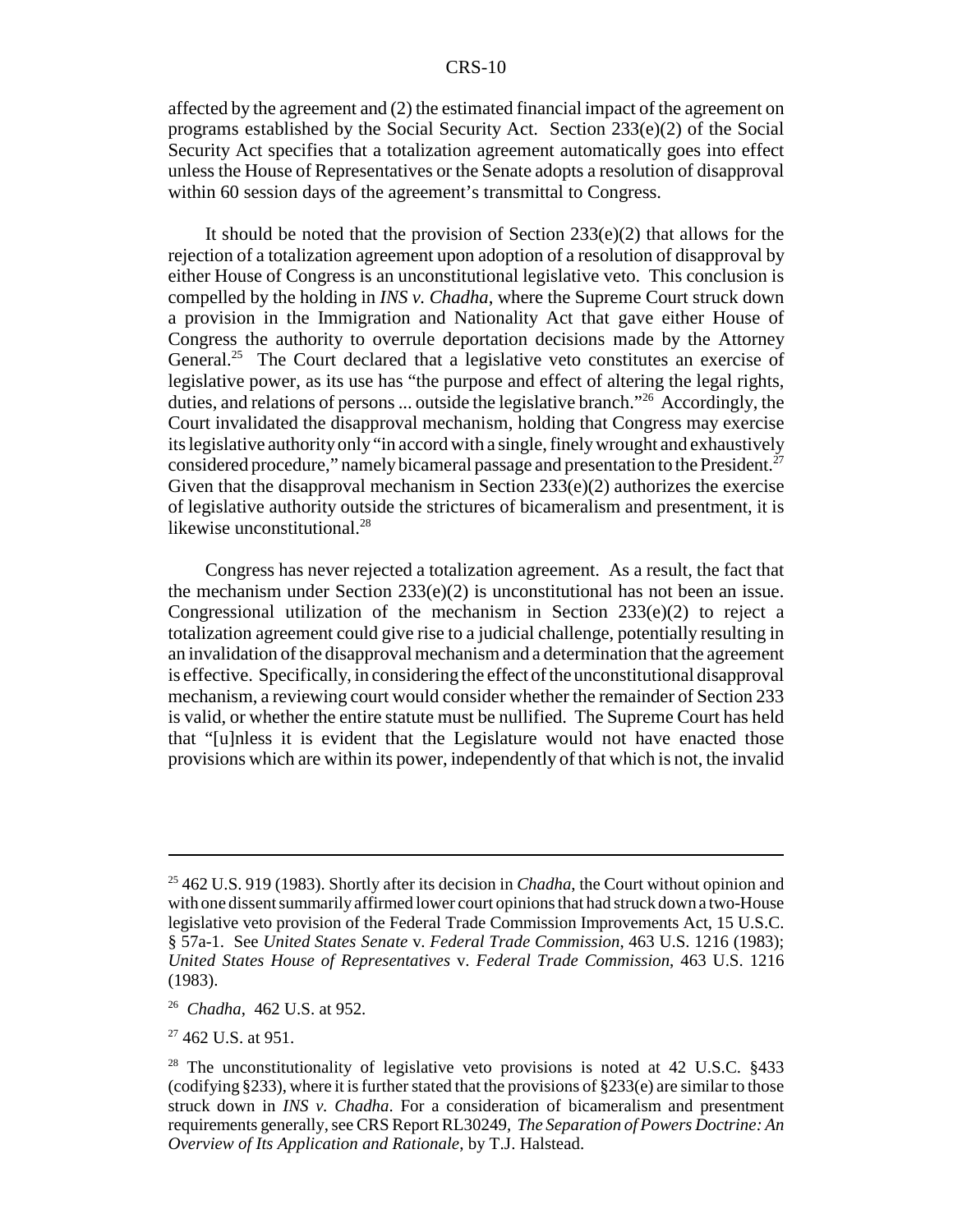part may be dropped if what is left is a fully operative law."29 In *Westcott v. Califano*, the court noted that "the existence of a broad severability clause in the Social Security Act reflects the Congressional wish that judicial interpretation of the act leave as much of the statute intact as possible."30 The existence of this severability clause, coupled with the fact that the operative provisions of Section 233 would remain fully functional absent the disapproval mechanism in Subsection (e)(2), gives rise to the likelihood that a reviewing court would invalidate any attempt to utilize the disapproval mechanism, while giving effect to an otherwise properly executed totalization agreement.<sup>31</sup>

Since 1978, the United States has entered into totalization agreements with 20 countries (the effective date for each agreement is shown in **Appendix A**):

Australia, Austria, Belgium, Canada, Chile, Finland, France, Germany, Greece, Ireland, Italy, South Korea, Luxembourg, the Netherlands, Norway, Portugal, Spain, Sweden, Switzerland, and the United Kingdom.

In addition, the United States has signed totalization agreements with Japan (February 19, 2004) and Mexico (June 29, 2004). Once an agreement is signed, it is sent to the Secretary of State and then to the President for review. The President may then transmit the agreement to Congress for review. The agreement with Japan was transmitted to Congress on November 17, 2004, and according to CRS calculations, the 60 session days for congressional action expired on April 26, 2005. The agreement with Mexico has not been transmitted to Congress, and, reportedly, is still undergoing review at SSA.

While the specific terms of each totalization agreement may differ, the provisions of a totalization agreement must be consistent with the Social Security Act. Section  $233(c)(4)$  of the Social Security Act states: "any such agreement may contain other provisions which are not inconsistent with the other provisions of [Title II of the Social Security Act] and which the President deems appropriate to carry out

<sup>29</sup> *Buckley v. Valeo*, 424 U.S. 1, 108 (1976) (quoting *Champlin Refining Co. v. Corporation Commission*, 286 U.S. 210, 234 [1932]).

<sup>30 460</sup> F.Supp 737 (D. Mass 1978). In *Califano*, the court was referring to 42 U.S.C. § 1303, which states: "[i]f any provision of this chapter, or the application thereof to any person or circumstance, is held invalid, the remainder of the chapter, and the application of such provision to other persons or circumstances shall not be affected thereby."

<sup>31</sup> In light of the Court's holding in *Chadha*, it is apparent that any congressional action taken to restrict or control executive authority to enter into totalization agreements, or to invalidate any such agreements, must be accomplished through bicameral passage and presentment to the President. Accordingly, congressional options in this regard would appear to be limited to imposing additional requirements on the adoption of totalization agreements, restricting authority to enter into such agreements unless approved by both Congress and the President on a case by case basis, or to pass a law disapproving a particular agreement before or after it is finalized. See *Chadha*, 462 U.S. at 951. Information on legal issues regarding section  $233(e)(2)$  of the Social Security Act provided by T.J. Halstead, CRS Legislative Attorney.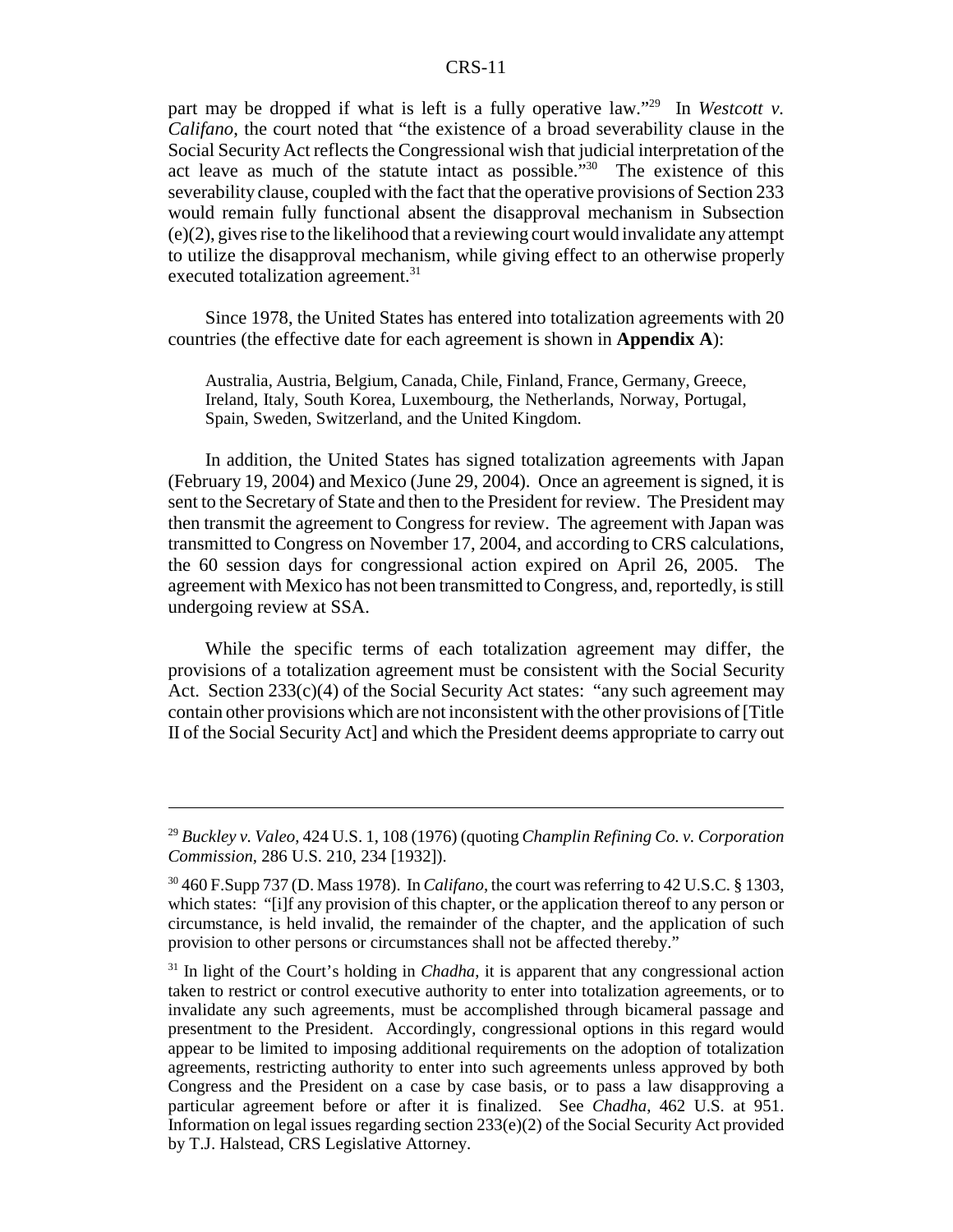the purposes of this section." Currently, about \$15 million is paid each month to about 94,000 recipients under totalization agreements.32

### **Issues**

# **Perceived Disparate Treatment Under Social Security and Immigration Law**

Some believe there is somewhat of a disconnect between how the Social Security and immigration rules affect unauthorized aliens. Basically, immigration policies are designed to discourage and punish those unauthorized to work in the United States. On the other hand, under Social Security rules there are certain circumstances when an unauthorized alien can collect Social Security benefits. As a result of this perceived inconsistency, some oppose paying Social Security benefits to such aliens arguing that aliens who violate immigration law should not be rewarded by receiving Social Security benefits. Others contend that aliens who work in Social Security-covered employment (i.e., had payroll taxes withheld from their earnings) should be eligible for benefits whether or not they had employment authorization.

## **Totalization Agreement with Mexico**

On June 29, 2004, the Social Security Administration announced that a totalization agreement with Mexico had been signed by U.S. and Mexican government officials. In a press release and summary document, SSA reports that the agreement would save 3,000 U.S. workers and their employers approximately \$140 million in Mexican payroll taxes over the first five years of the agreement. In addition, SSA reports that the projected cost to the U.S. Social Security system would average \$105 million annually over the first five years.<sup>33</sup> To date, the totalization agreement with Mexico has not been transmitted to Congress for review or otherwise made publicly available.

In regard to recent legislative activity related to the totalization agreement with Mexico, Representative Goode offered an amendment to the FY2005 Labor, Health and Human Services and Education appropriations bill during full Committee markup on July 14, 2004, that would prohibit the use of funds appropriated under the bill to implement the totalization agreement with Mexico signed on June 29, 2004, or any date thereafter. The amendment failed by a vote of 20-36. On July 15, 2004, Representative Collins introduced a resolution of disapproval (H.Res. 720) to reject

 $32$  In Dec. 2002, the average monthly benefit paid under totalization agreements was \$191 for retired workers and \$345 for disabled workers. SSA, *Social Security Bulletin*, *Annual Statistical Supplement 2003*, table 5.M1.

<sup>&</sup>lt;sup>33</sup> The SSA press release and summary document may be accessed online at SSA's website at [http://www.ssa.gov/pressoffice/pr/USandMexico-pr-alt.htm].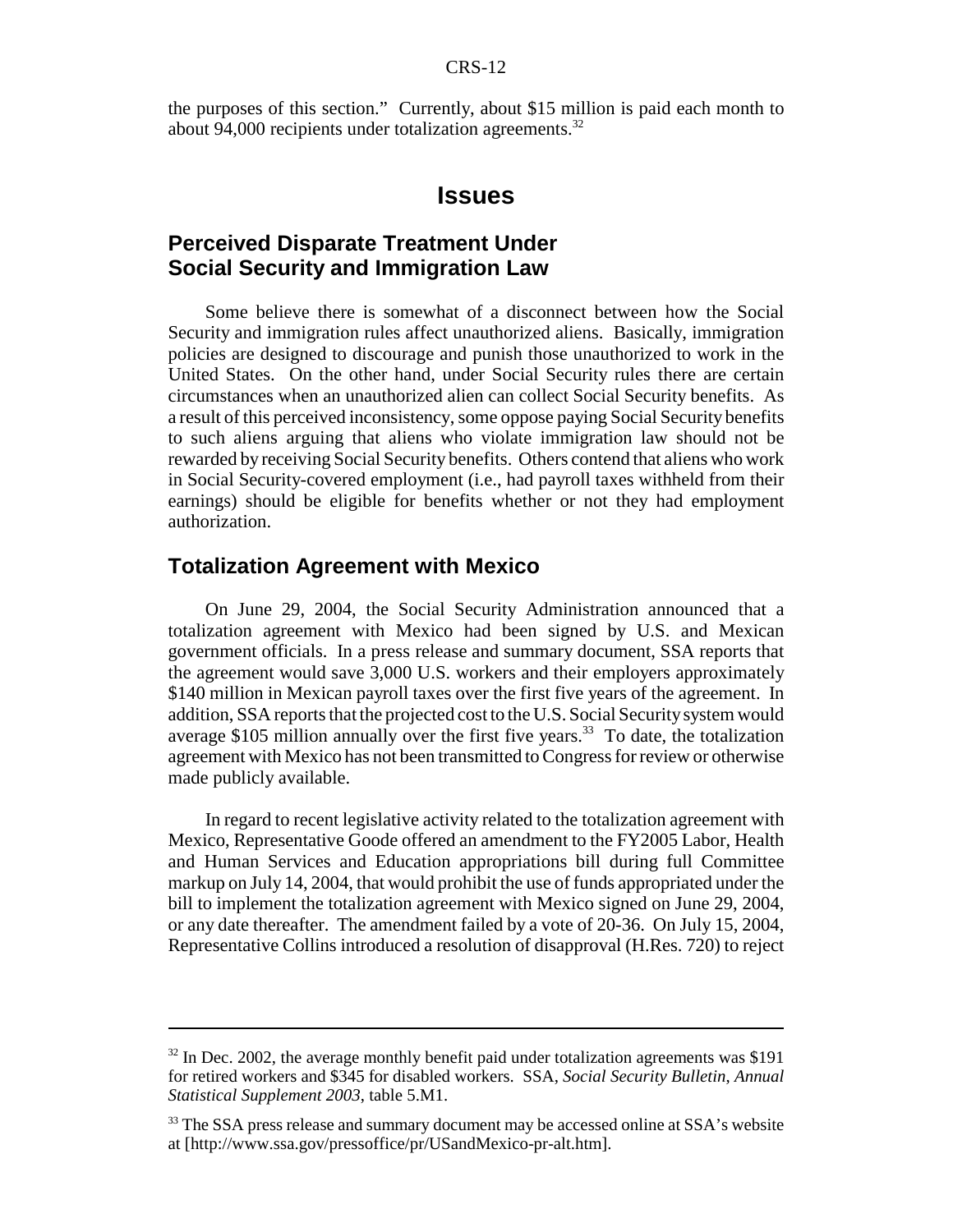the totalization agreement with Mexico signed on June 29, 2004, as provided for under Section 233(e)(2) of the Social Security Act (discussed above).<sup>34</sup>

The announcement of the agreement with Mexico has revived a debate which began in December 2002, when reports in the media indicated negotiations were underway on 2:59 PM a potential totalization agreement between the United States and Mexico.<sup>35</sup> Among the approximately 5.5 million Mexican-born workers in the U.S. labor force in 2002, approximately 4.2 million (76%) were noncitizens<sup>36</sup> and 1.3 million (24%) were naturalized citizens.<sup>37</sup> The effects of the totalization agreement with Mexico signed on June 29, 2004, depend on the specific terms and language of the agreement (as noted above, the agreement has not been publicly released). However, unless otherwise specified in the agreement, the totalization agreement with Mexico would waive the five-year U.S. residency requirement for alien dependents and survivors to receive benefits outside the United States (see **Tables 2** and **3**). Under current law, an alien *worker* entitled to Social Security benefits (based on work performed with or without authorization in the United States) may receive benefits outside the United States if he/she is a citizen of Mexico, because Mexico meets the definition of a "social insurance country." An alien *dependent or survivor* entitled to Social Security benefits may receive benefits outside the U.S. only if he/she lived in the United States for at least five years previously (and the family relationship on which benefits are based existed during that time), unless he/she meets one of several exceptions. Generally, a totalization agreement with Mexico would allow alien dependents and survivors in Mexico who have never lived in the United States to receive Social Security benefits outside the United States.

Some observers express concern that, although Section 202(y) of the Social Security Act prohibits the payment of benefits to aliens in the United States who are not lawfully present, a totalization agreement with Mexico could allow unauthorized aliens to receive payments in the United States, depending on how the agreement is written.<sup>38</sup> They contend that a totalization agreement with Mexico may be used as a *de facto* way to legalize unauthorized aliens and assert that the question remains unresolved until the exact language of the agreement becomes available. Still others express concern that a totalization agreement with Mexico could provide an incentive for unauthorized workers from Mexico to come to the United States. In addition, given the Social Security system's long-range financing problems, some question the feasibility of adding a potentially large number of recipients to the rolls in the absence of structural reform.

 $34$  H.Res. 720 had 29 co-sponsors at the end of the  $108<sup>th</sup>$  Congress.

<sup>35</sup> See, for example, Jonathan Weisman, "U.S. Social Security May Reach Mexico," *Washington Post*, Dec. 19, 2002, p. A1.

<sup>&</sup>lt;sup>36</sup> As discussed above, "noncitizen" is include aliens who are legally present, as well as those who are unauthorized. The Current Population Survey (CPS) does not include a variable on immigration status.

 $37$  Calculations performed by CRS using the average of the monthly CPSs for 2002.

<sup>&</sup>lt;sup>38</sup> None of the 20 totalization agreements currently in effect make such provision.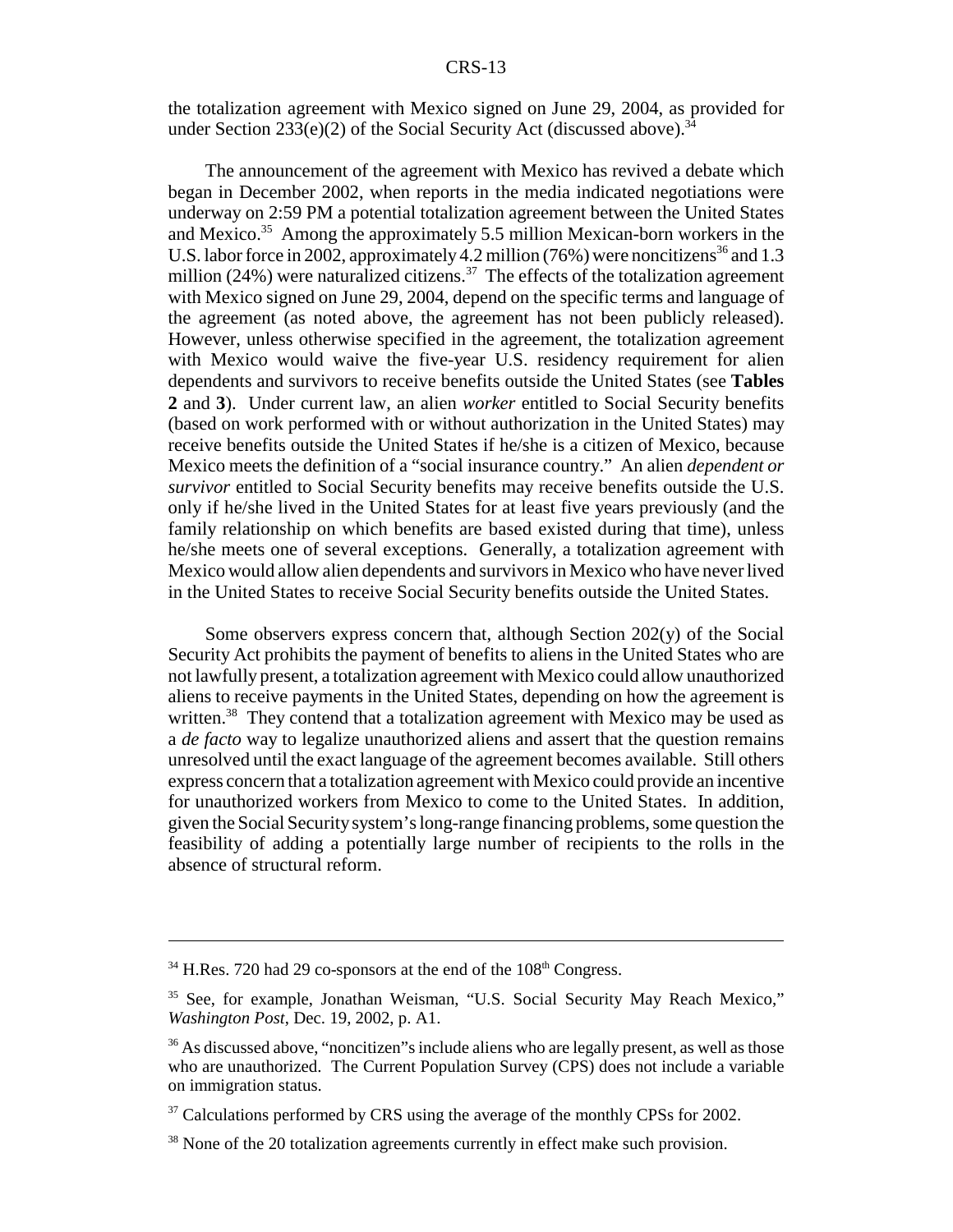Others argue that an agreement (that excludes payments to unauthorized aliens in the United States) could be beneficial to the United States and that the cost could be reasonable.<sup>39</sup> They argue that there could be substantial savings for certain U.S. workers and employers by removing the burden of double taxation. For example, without a totalization agreement, U.S. citizens and legal permanent residents  $(LPRs)^{40}$  sent by U.S. companies to work in Mexico must contribute to both the U.S. and Mexican Social Security systems. Moreover, some workers may not qualify for U.S. or Mexican Social Security benefits because they do not have enough earnings credits under either system. In addition, proponents of totalization agreements argue that such agreements remove financial barriers to multinational companies and their employees working in foreign countries.

**General Accounting Office Study.** In February 2003, the House Committee on Ways and Means and the House Committee on the Judiciary asked the General Accounting Office  $(GAO)^{41}$  to provide information to Congress on the possible effects of a totalization agreement with Mexico. In a press release dated February 24, 2003, House Ways and Means Social Security Subcommittee Chairman E. Clay Shaw, Jr., and House Judiciary Committee Chairman F. James Sensenbrenner, Jr., expressed particular interest in the potential impact of an agreement with Mexico on the Social Security trust funds, given the large number of noncitizens who may be working in the United States without authorization. According to the press release, the committee asked specifically for information on the potential effects of an agreement on workers, beneficiaries, service delivery by the SSA, program finances, immigration and illegal work by noncitizens.

In September 2003, GAO presented its findings before the House Committee on the Judiciary, Subcommittee on Immigration, Border Security, and Claims at a hearing titled *Should There Be a Totalization Agreement with Mexico?*42 and shortly afterward released its report to Congress — *Social Security: Proposed Totalization Agreement with Mexico Presents Unique Challenges*. 43 Among the advantages associated with totalization agreements, GAO notes that they foster international commerce, protect benefits for workers who divide their careers between the United States and a foreign country, allow multinational companies and their employees to avoid paying dual Social Security taxes on the same earnings, and enhance diplomatic relations. GAO also notes that, because such agreements represent a cost

<sup>&</sup>lt;sup>39</sup> Joel Mowbray, "Illegal but Paid? The Question of Social Security for Mexicans," *National Review*, Jan. 27, 2003, pp. 22-23.

<sup>&</sup>lt;sup>40</sup> Foreign nationals may be admitted to the United States temporarily or may come to live permanently. Those admitted on a permanent basis are known as immigrants or legal permanent residents.

<sup>&</sup>lt;sup>41</sup> Since this study was published, the General Accounting Office has been renamed the Government Accountability Office.

 $42$  The Sept. 11, 2003 hearing document (Serial No. 47) may be accessed online at [http://judiciary.house.gov/media/pdfs/printers/108th/89298.PDF].

<sup>43</sup> The Sept. 11, 2003 testimony (GAO-03-1035T) may be accessed online at [http://www.gao.gov/new.items/d031035t.pdf]. The Sept. 30, 2003 GAO report (GAO-03- 993) may be accessed at [http://www.gao.gov/new.items/d03993.pdf].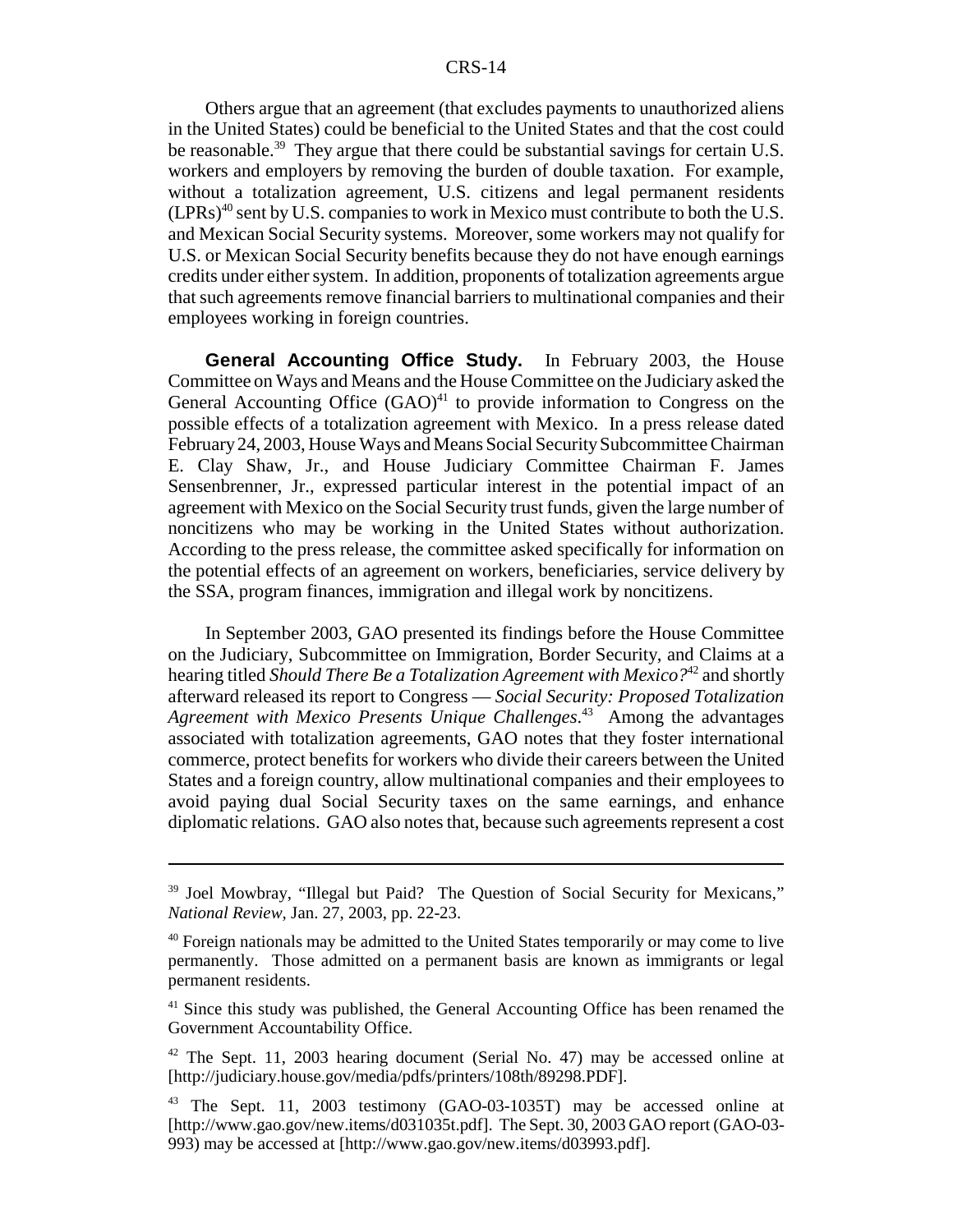to the U.S. Social Security system, associated risks should be assessed and mitigated during the negotiation process. Overall, GAO found that the procedures followed by SSA in the development of the totalization agreement with Mexico (and all other agreements) are not well documented. GAO goes on to state: "... SSA provided no information showing that it assessed the reliability of Mexican earnings data and the internal controls in place to ensure the integrity of information that SSA will rely on to pay Social Security benefits."44 Records on which SSA would rely to determine a worker's (and family members') initial and continued eligibility for benefits include birth, death and marriage records.

In addition, GAO found that a totalization agreement with Mexico would increase the number of Mexican workers and their family members eligible for Social Security benefits for two reasons. First, Mexican workers who otherwise would not have enough earnings credits to qualify for benefits in the United States could combine U.S. and Mexican credits to qualify for a partial U.S. Social Security benefit. Second, more family members in Mexico would qualify for U.S. Social Security benefits because a totalization agreement generally exempts dependents and survivors residing outside the United States from the five-year U.S. residency requirement.

In terms of the potential cost of a totalization agreement with Mexico, GAO evaluated a March 2003 cost estimate prepared by SSA's Office of the Chief Actuary. SSA projects that an agreement with Mexico would cost \$78 million in the first year and \$650 million (constant 2002 dollars) by 2050. The cost estimate assumes an initial increase of 50,000 new beneficiaries in Mexico based on the number of persons (U.S. citizens and others) in Mexico currently receiving U.S. Social Security benefits and projects that the number of additional beneficiaries under the agreement would increase to 300,000 over time. SSA projects that the totalization agreement with Mexico would have a negligible effect on the long-range actuarial balance of the Social Security trust funds.<sup>45</sup>

GAO found that "the cost of a totalization agreement with Mexico is highly uncertain," even more so than for previous agreements, because of the large number of unauthorized immigrants from Mexico estimated to be living in the United States. According to GAO's assessment, the base used for the number of initial new beneficiaries in Mexico under a totalization agreement (50,000) does not take into account the "estimated millions of current and former unauthorized workers and family members from Mexico and appears small in comparison with those estimates."46 Furthermore, GAO points out that the cost estimate does not take into account the potential change in behavior by Mexican citizens under a totalization

<sup>44</sup> GAO-03-1035T, p. 2.

<sup>45</sup> SSA's Mar. 2003 cost estimate of a totalization agreement with Mexico (and GAO's evaluation) do not incorporate the effects of P.L. 108-203 (discussed above). However, SSA has stated that the cost estimate is still appropriate following enactment of the work authorization requirement in P.L. 108-203. To clarify, SSA projects that an additional 50,000 workers and an additional 17,000 dependents and survivors would receive totalized benefits under the agreement by the end of the first five years.

<sup>46</sup> GAO-03-1035T, p. 2.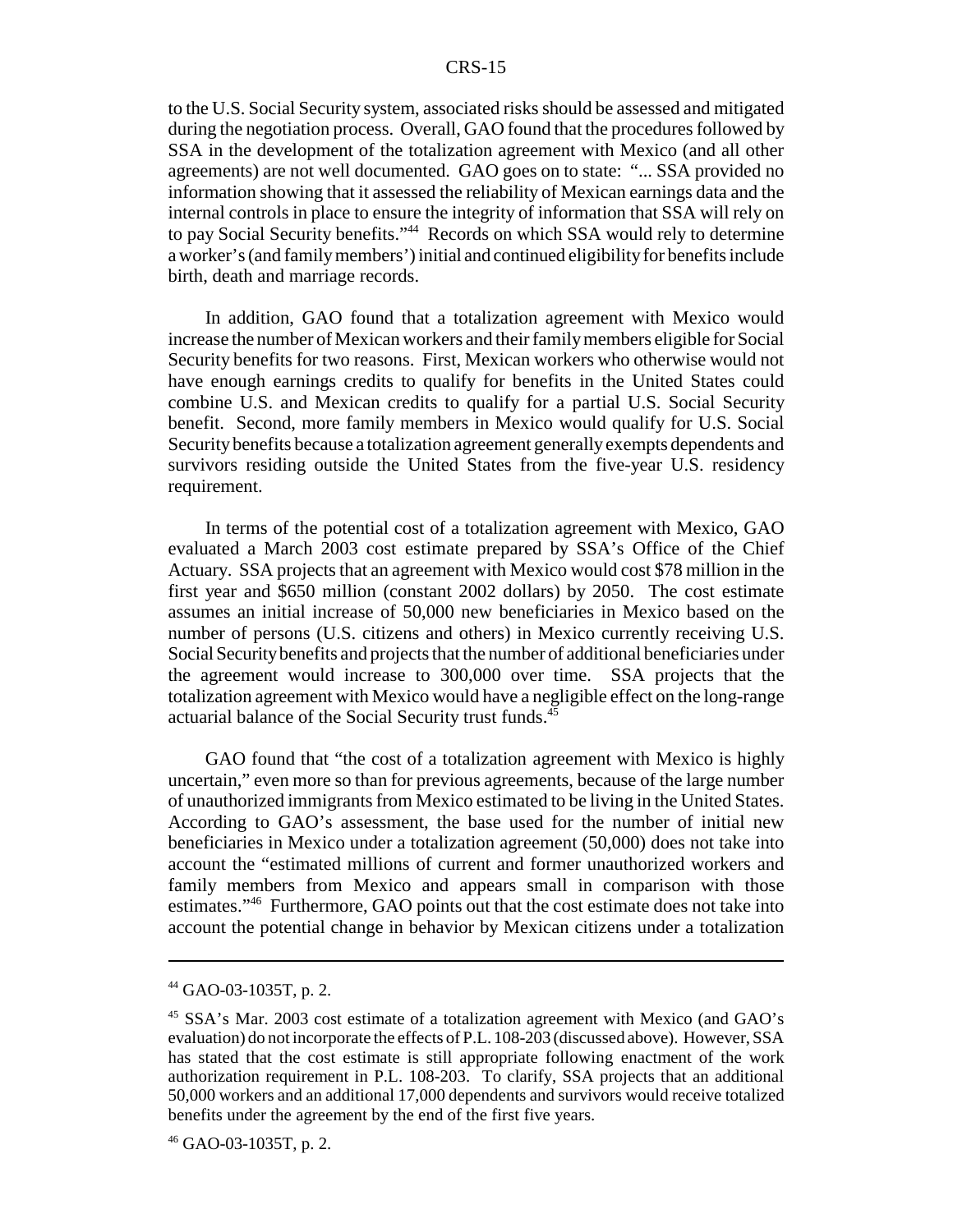agreement. GAO notes that an agreement could provide an additional incentive for unauthorized workers from Mexico to come to the United States.

In regard to the number of unauthorized immigrants from Mexico currently living in the United States, GAO cites a range of estimates. For example, the Pew Hispanic Center estimates the number to be between 3.4 and 5.7 million, while the Urban Institute estimates the number to be more than 4 million. The federal government estimates that there are about 5 million unauthorized immigrants from Mexico living in the United States (as of January 2000) and that the number is expected to increase by 240,000 each year. According to federal government statistics, unauthorized immigrants from Mexico make up an estimated 69% of unauthorized immigrants in the United States. By comparison, the number of unauthorized U.S. immigrants from all of the other totalization countries combined is estimated at less than 3%.

In regard to the potential number of former unauthorized workers who have returned to Mexico, GAO points out that fewer than one-third of immigrants from Mexico stay in the United States for more than 10 years, the minimum number of years of Social Security-covered earnings generally needed to qualify for Social Security retirement benefits. Given the limited information regarding the age, work history, Social Security coverage and number of dependents of these former unauthorized workers, the potential cost of a totalization agreement with Mexico is considered even more difficult to predict.

As mentioned previously, the SSA cost estimate shows that a totalization agreement with Mexico would have a negligible effect on the long-range actuarial balance of the Social Security trust funds. However, a sensitivity analysis performed by SSA at GAO's request shows that a 25% or more increase in the number of initial new beneficiaries (i.e., 13,000 or more above the base estimate of 50,000) would result in a measurable impact on the long-range actuarial balance of the trust funds. GAO found that error rates in estimating the number of initial new beneficiaries under previous totalization agreements often exceeded 25%. Based on the large number of unauthorized workers from Mexico in the United States, GAO considers the estimated cost of a totalization agreement with Mexico more uncertain than cost estimates for previous agreements. In its report, GAO states that "a totalization agreement with Mexico is both qualitatively and quantitatively different than any other agreement signed to date."47

**SSA Comment on the GAO Report.** The Social Security Commissioner and SSA's Office of the Chief Actuary provided written comments on a draft of the GAO report. SSA disagreed with the GAO evaluation on a number of issues.<sup>48</sup> Specifically, in regard to SSA's estimate of the number of persons who initially would receive totalized benefits under the agreement (50,000), SSA maintains that the estimate is "based on the best available data and includes potential benefits for

 $47$  GAO-03-993, p. 17.

<sup>&</sup>lt;sup>48</sup> The full text of SSA's comments are provided in Appendix II of the GAO report.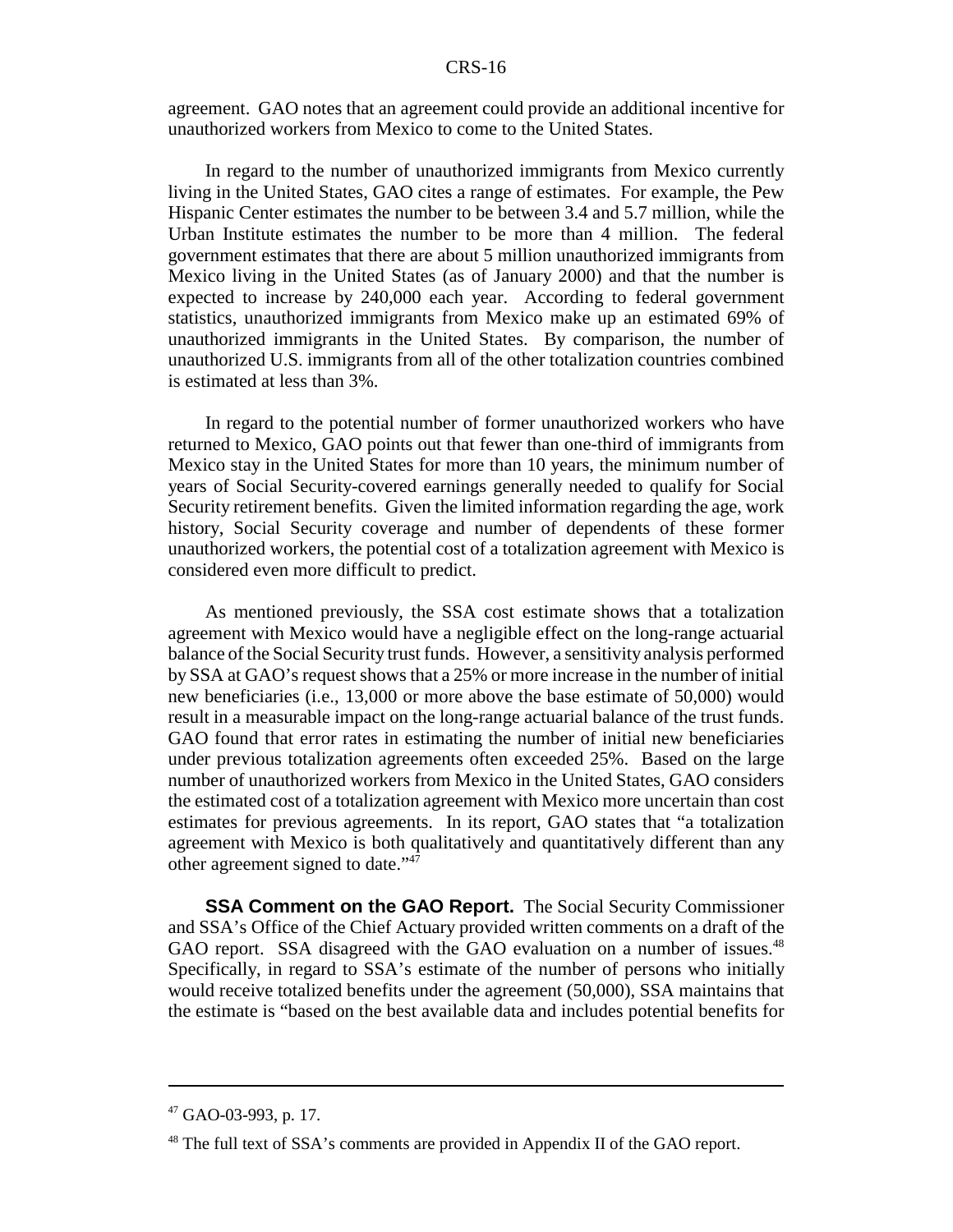both documented and undocumented workers in the U.S. in the past."<sup>49</sup> Furthermore, SSA notes that the unprecedented six-fold increase in this number (300,000 by 2050) takes into account recent increases in immigration and visas. SSA's response includes (but is not limited to) the following:

- ! Not all unauthorized Mexican workers work in Social Securitycovered jobs. Those who are employed on an unofficial basis (i.e., paid cash in the "underground economy") do not qualify for benefits (with or without a totalization agreement) because their earnings are not reported for Social Security purposes. SSA notes that the percentage of unauthorized workers who could become eligible for benefits is more limited than GAO suggests, because GAO does not include this group of workers in their discussion.
- GAO found that SSA's proxy for the number of individuals who initially would receive totalized benefits under the agreement (i.e., the number of Social Security recipients currently living in Mexico) seems low and bears no direct relationship to the estimated number of current and former unauthorized Mexican workers in the United States and their family members. SSA maintains that this is a reasonable proxy and points out that the 50,000 Social Security recipients currently living in Mexico include Mexican citizens who qualified for benefits based on unauthorized work in the United States.
- GAO points out that the agreement could provide an additional incentive for unauthorized Mexican workers to come to the U.S. In SSA's view, this type of behavioral effect would be very small. SSA contends that most Mexican citizens who come to the U.S. to work without authorization are young and more likely to be motivated by current earnings than the prospect of future Social Security retirement benefits.
- In evaluating whether the number of Social Security recipients currently living in Mexico is a reasonable proxy for the number of individuals who initially would receive totalized benefits under an agreement with Mexico, SSA used comparison data for Canada, a country with which the U.S. has had a totalization agreement for 20 years, because it too is a NAFTA trading partner and shares a border with the U.S. By applying the same ratio of totalized to nontotalized (fully insured) Canadian beneficiaries to the number of current non-totalized Mexican beneficiaries, SSA came up with an estimate of 37,000 initial new beneficiaries under the agreement and determined that the 50,000 proxy was reasonable. According to GAO, such comparisons between Canada and Mexico are problematic because of the much higher estimates of illegal immigration from Mexico. While SSA acknowledges the large number of unauthorized Mexican citizens estimated to be in the U.S., it contends that these individuals tend to be young and would become eligible for totalized benefits well into the future. SSA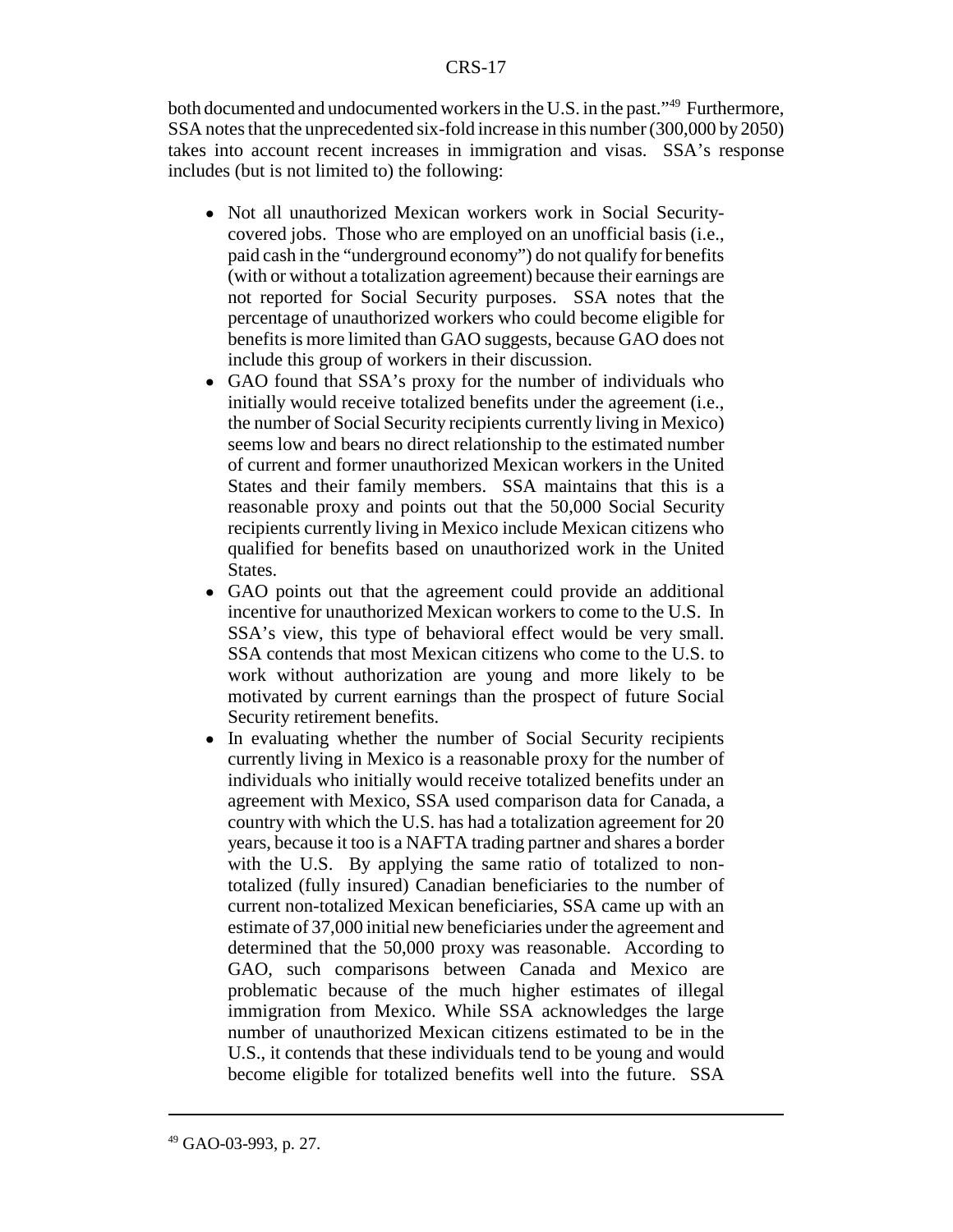points out that the purpose of the Canada/Mexico comparison is to provide a current estimate of totalized beneficiaries under an agreement with Mexico.

! GAO states that error rates associated with SSA's projections of new beneficiaries under previous agreements frequently have exceeded 25%. SSA acknowledges that for six of the 11 agreements that became effective between 1985 and 1994, the number of individuals receiving totalized benefits in the fifth year after implementation exceeded their estimates. SSA further points out, however, that estimates for recent agreements have been high. For example, SSA overestimated the number of individuals receiving totalized benefits for the four agreements that became effective between 1992 and 1994. Overall, for the 11 agreements, SSA estimates that their projections have been within 3% of the actual number.

### **No-Match Letters**

Over the past few years, a policy change at SSA which substantially increased the number of "no-match" letters sent to employers has received much attention because of the impact on unauthorized aliens. In 1993, SSA began sending no-match letters to employers to inform them of a discrepancy between a W-2 form and SSA's records. Importantly, as discussed above, receipt of a no-match letter does not imply that the employee is using a fraudulent SSN; the discrepancy could be the result of a clerical error. For tax years 1993 through 2000, an employer received no-match letters only if 10 or more employees had discrepancies and the number of employees with mismatches equaled at least  $10\%$  of the employer's workforce.<sup>50</sup>

For the 2001 tax year, SSA implemented a new policy of sending no-match letters to every employer with at least one employee with discrepancies on their W-2. For tax year  $2000$ <sup>51</sup> SSA sent out approximately 110,000 no-match letters<sup>52</sup> compared to approximately 950,000 for tax year 2001.53 Employers are not required to respond to or act on the letters; however, under the INA employers are subject to penalties for hiring or retaining unauthorized alien workers.<sup>54</sup> Additionally, the Internal Revenue Service can penalize employers for providing incorrect information on wage forms  $(W-2's)$ .<sup>55</sup>

SSA sent the letters to make sure that workers would be properly credited with their earnings, and to combat identity fraud. Due to the controversy surrounding the

<sup>50 &</sup>quot;Social Security No-Match Letter," *Interpreter Releases*, vol. 80, Apr. 7, 2003, pp. 508- 509.

<sup>&</sup>lt;sup>51</sup> No-match letters for tax year 2000 are sent in calendar year 2001.

<sup>52 &</sup>quot;Social Security No-Match Letter," *Interpreter Releases*, vol. 80, Apr. 7, 2003, p. 508.

<sup>53</sup> Mary Beth Sheridan, "Social Security Scales Back Worker Inquiries," *Washington Post,* June 18, 2003, p. A6. No-match letters for tax year 2001 are sent in calendar year 2002.

<sup>54</sup> INA § 274A.

<sup>55 26</sup> U.S.C. § 6647.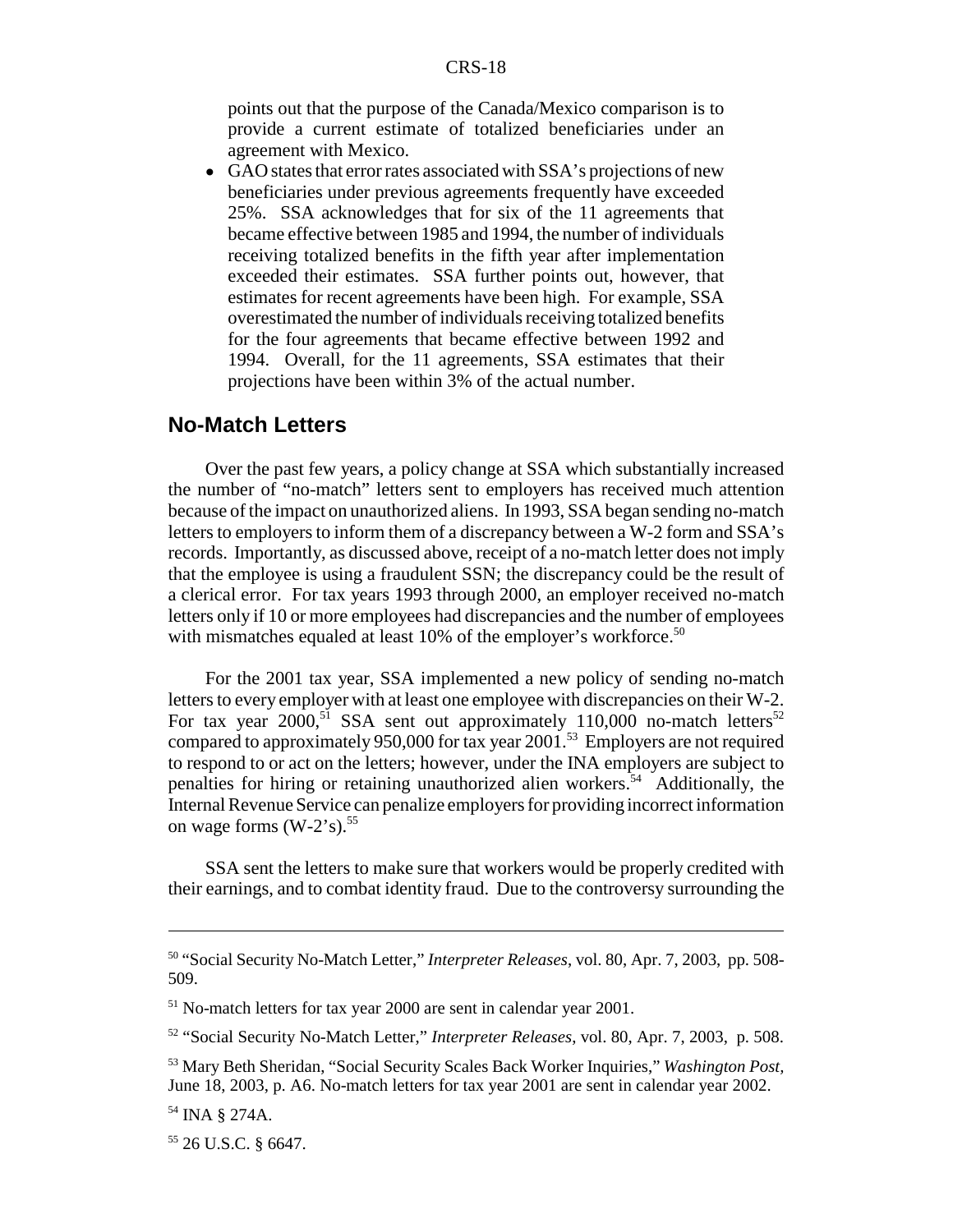increase in the number of no-match letters issued, for tax year 2002, SSA is sending no-match letters only if 10 or more employees have discrepancies and the number of employees with mismatches equal at least 0.5% of the employer's workforce. As of June 2003, SSA has sent out 110,000 no-match letters for tax year 2002.

Some argue that SSA should not reduce the number of no-match letters which are sent to employers. They contend that SSA should coordinate with other agencies to locate unauthorized alien workers, and that no-match letters can be a tool to help reduce the unauthorized population in the United States. Additionally, the no-match letters may help employers who do not know that the employees' documents are fraudulent but would be liable if they were caught employing unauthorized aliens.

Others contend that SSA has no immigration-related enforcement powers, and it is not SSA's job to enforce laws. In addition, immigration advocates contend that tens of thousands of immigration aliens left their jobs or were fired as a result of the letters.56 They argue that no-match letters do little to combat unlawful employment as those who use false documents simply find employment in another company, increasing the risk of workplace exploitation. Additionally, they contend that some firms may have experienced a loss of revenue caused by worker shortages or by terminated employees who do not have employment authorization moving to competitors. The letters also raised concerns that employers were discriminating based on alienage (i.e., that an employer who received a no-match letter for a noncitizen would fire the noncitizen worker without ascertaining if they have employment authorization).

# Legislation in the 109<sup>th</sup> Congress

# **H.R. 98: "Illegal Immigration Enforcement and Social Security Protection Act of 2005"**

Introduced by Representative David Dreier on January 4, 2005, H.R. 98 would mandate that social security cards include encrypted machine-readable electronic identification strips, and a recent digitized photograph of the individual to whom the card is issued. The bill would require that the strip be developed in consultation with the Secretary of Homeland Security, and that the Department of Homeland Security (DHS) be notified when an alien is issued a number. The bill would create an Employment Eligibility Database (EED) in DHS containing information on aliens authorized to work in the United States for the purpose verifying that an alien applicant for a job has work authorization. The bill would mandate that the identification strip on the Social Security card be designed so that employers could use the strip to gain access to the EED (through a phone verification system or a cardreader system). Additionally, the would mandate that the Secretary of DHS provide safeguards to protect the confidentiality of the information in the EED.

<sup>56</sup> Sheridan, "Social Security Scales Back Worker Inquiries."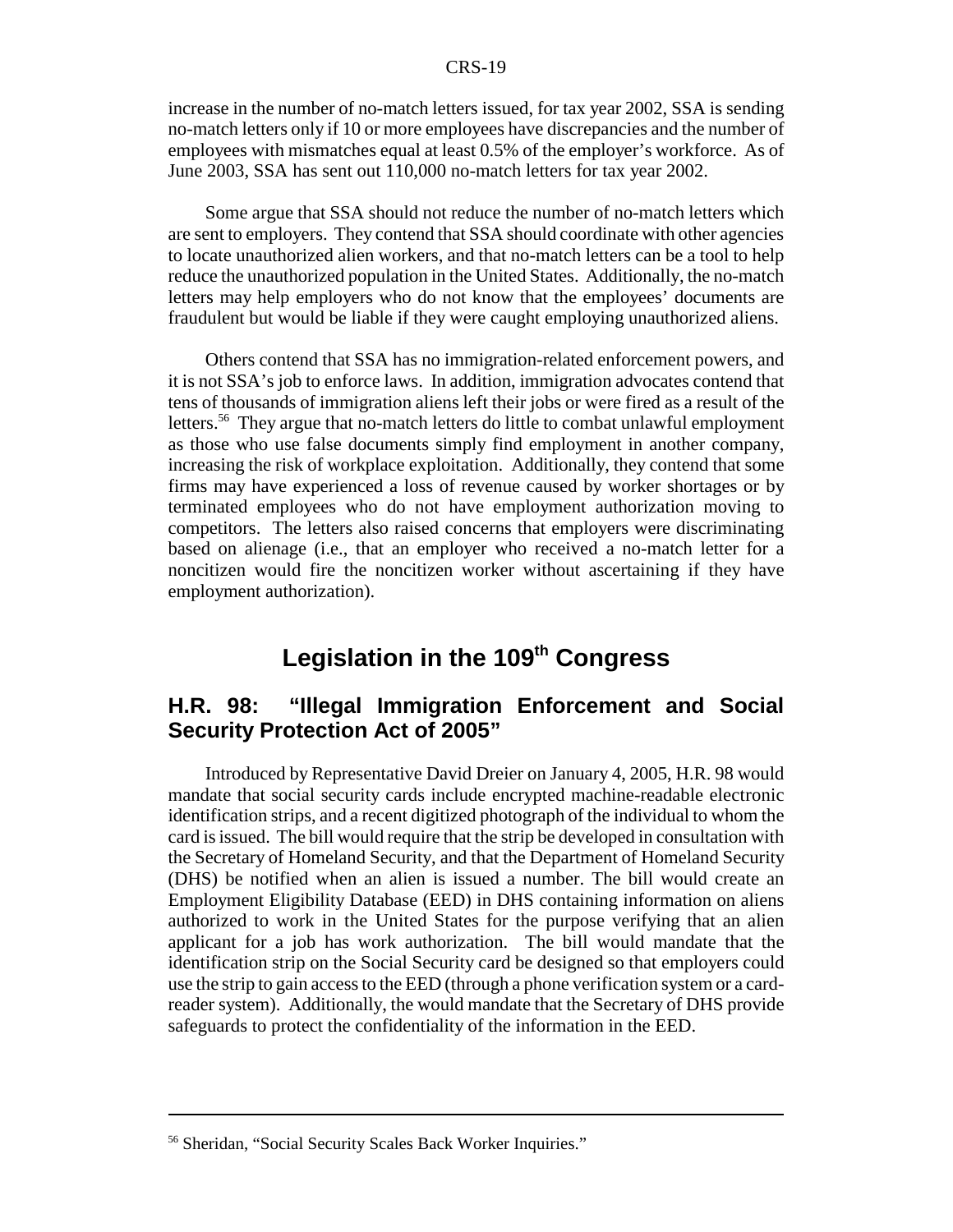The bill would require that SSA begin issuing Social Security cards with the electronic identification strips and that DHS create the EED within two years after the bill is enacted, and at that time any new alien hired would have to be vetted though the EED. The bill would create added civil penalties for any employer who knowingly hires an unauthorized alien or fails to verify the alien's employment authorization using the  $EED<sup>57</sup>$ . The bill would also create criminal penalties for any employer who knowingly hires an unauthorized alien or fails to verify the alien's employment authorization using the EED.<sup>58</sup>

Eliminating job opportunities for unauthorized aliens may help reduce unauthorized migration, as most unauthorized aliens are coming to the United States for better economic opportunities. In addition, having an easily accessible verification system would reduce the responsibility of employers to make a judgement on whether an applicant's documents are valid or fraudulent. Nonetheless, the two year time period to create the EED and the new Social Security cards may not allow enough time to develop and implement the system. Furthermore, because the requirement to check aliens in the EED would only apply to newly hired aliens, unauthorized aliens who are already working may be subjected to exploitation as they would unable to leave their jobs to find another since they do not have the new Social Security card with electronic strip. Lastly, as with any database, the success of the program could be dependent on the accuracy of the data contained in the EED.

### **H.R. 858: "Social Security for Americans Only Act of 2005"**

H.R. 853, introduced by Representative Ron Paul on February 16, 2005, would prohibit earnings paid to noncitizens after December 31, 2005, from being credited for benefit computation purposes. Thus, *all* noncitizens — those working legally and illegally in the United States — will not become eligible for Social Security benefits unless they have insured status as of December 31, 2005 (or are to obtain U.S. citizenship and earn additional earnings credits under Social Security).59

H.R. 853 would also terminated all existing "totalization" agreements between the United States and foreign countries. The bill would authorize new "international" agreements for the purpose of "resolving questions of entitlement to, and participation in, the Social Security system established by [Title II of the Social Security Act] and the Social Security system of such foreign country." These international agreements would have been required to take into account the limitations on crediting earnings paid to noncitizens beginning in 2006, as specified in the legislation.

<sup>&</sup>lt;sup>57</sup> Under the bill, the civil penalty would not exceed \$50,000 for each violation plus the amount that it cost the Federal government, in coordination with state and local law enforcement, to remove the alien from the United States.

<sup>&</sup>lt;sup>58</sup> Under the bill, the employer could be fined or imprisoned for up to five years, or both.

 $59$  A similar bill (H.R. 489) was introduced by Rep. Paul in the  $108<sup>th</sup>$  Congress.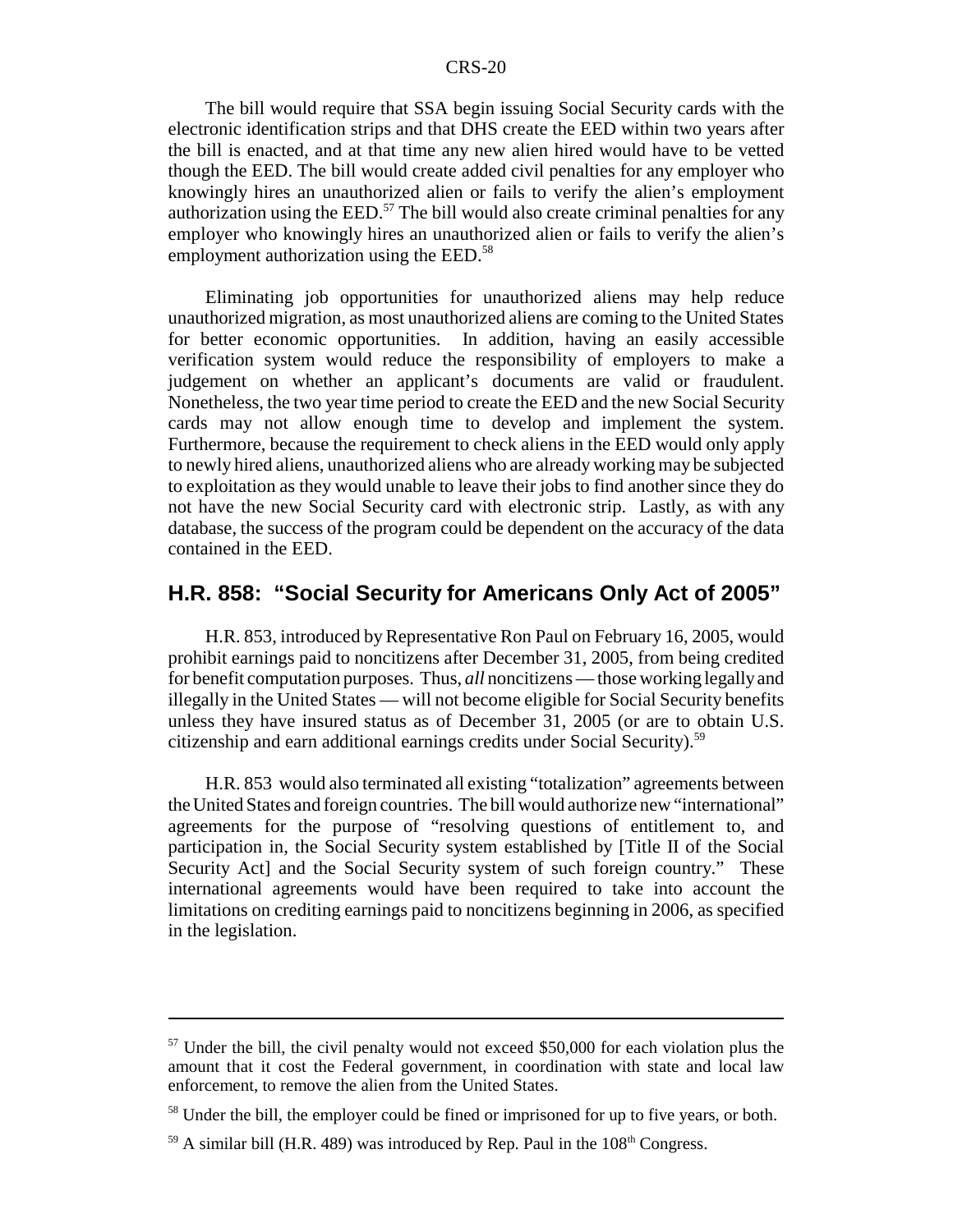H.R. 853 could have significant implications for the financial status of the Social Security system and for workers and their families in terms of eligibility and benefit levels. Much of the effect would depended on details that are not specified in the legislation, such as if those who are unable to receive Social Security benefits would continue to pay the payroll tax. In addition, it is not clear if other countries would prohibit U.S. citizens who had worked in the foreign country and paid into that country's Social Security system from receiving benefits.

# **H.R. 1438: "No Social Security For Illegal Immigrants Act of 2005"**

H.R. 1438, introduced by Representative Dana Rohrabacher on March 17, 2005, would exclude earnings of noncitizens not legally authorized to work in the United States from being credited under Social Security (i.e., such earnings would not have been counted for benefit computation purposes).<sup>60</sup> The exclusion would apply to all such wages and self-employment income earned *before, on or after* the date of enactment. The bill would require the Commissioner of Social Security to recompute benefits to the extent necessary to carry out such amendments.

Because H.R. 1438 would prevent aliens from gaining eligibility for Social Security benefits based on unauthorized work in the United States, it can be argued that the bill would prevent individuals who violate immigration law from being "rewarded" for their improper behavior, and that potential eligibility for Social Security benefits (for themselves and their family members) makes illegal migration more attractive.<sup>61</sup> Others contended that, because Social Security is an earned entitlement, workers who pay into the system should receive benefits regardless of their immigration status.<sup>62</sup> Like H.R. 858 (discussed above), H.R. 1438 could have a significant impact on the financial status of the Social Security system and on individuals, including current recipients. Much of the effect would depend on details that are unspecified in the legislation.

<sup>60</sup> As discussed above, an alien may be authorized to be in the United States, but not authorized to work.

<sup>&</sup>lt;sup>61</sup> Testimony of Matthew James Reindl, Stylecraft Interiors Inc., before the Subcommittee on Immigration, Border Security, and Claims of the Committee on the Judiciary, U.S. House of Representatives, *New Jobs in Recession and Recovery: Who Are Getting Them and Who Are Not?* hearing,  $109<sup>th</sup> Congress, 2<sup>nd</sup> Sess. (May 4, 2005), at [http://judiciary.house.gov/$ media/pdfs/reindl050405.pdf].

 $62$  A similar bill (H.R. 1631) was introduced in the 108<sup>th</sup> Congress.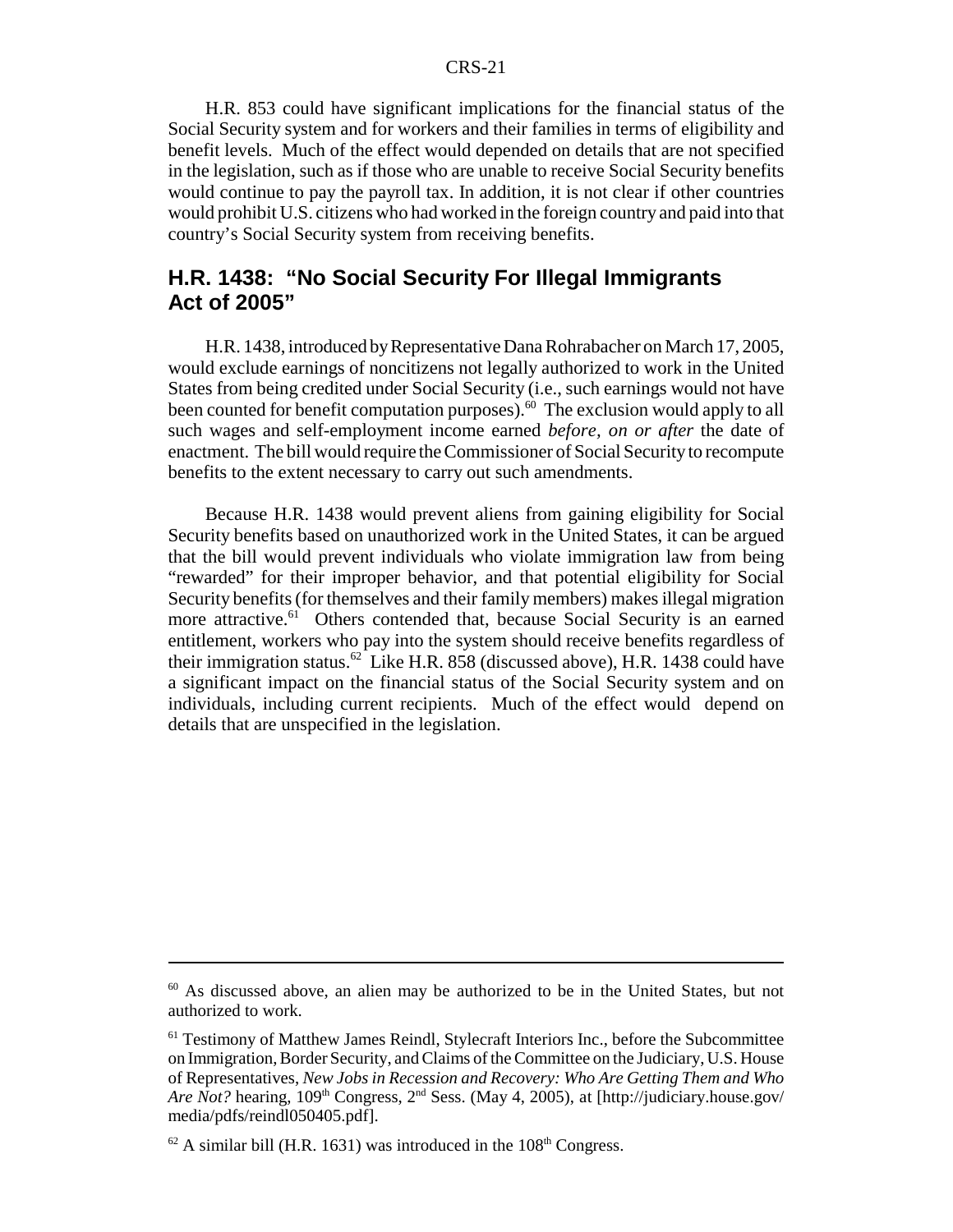# **Appendix A: Exception Countries**

The following country lists, which are subject to change periodically, are taken from the *Code of Federal Regulations* (C.F.R., revised through April 1, 2002) and the Social Security Administration's International Program web page.

## **Social Insurance or Pension System Countries**

The following countries meet the "social insurance or pension system" exception in Section 202(t)(2) of the Social Security Act:

Antigua and Barbuda, Argentina, Austria, Bahamas, Barbados, Belgium, Belize, Bolivia, Brazil, Burkina Faso (formerly Upper Volta), Canada, Chile, Colombia, Costa Rica, Cyprus, Czechoslovakia, Denmark, Dominica, Dominican Republic, Ecuador, El Salvador, Finland, France, Gabon, Grenada, Guatemala, Guyana, Iceland, Ivory Coast, Jamaica, Liechtenstein, Luxembourg, Malta, Mexico, Monaco, Netherlands, Nicaragua, Norway, Panama, Peru, Philippines, Poland, Portugal, San Marino, Spain, St. Christopher and Nevis, St. Lucia, Sweden, Switzerland, Trinidad and Tobago, Trust Territory of the Pacific Islands (Micronesia), Turkey, United Kingdom, Western Samoa, Yugoslavia, Zaire (20 C.F.R. § 404.463)

# **Treaty Obligation Countries**

The following countries meet the "treaty obligation" exception in Section 202(t)(3) of the Social Security Act:

Germany, Greece, Ireland, Israel, Italy, Japan, Netherlands\* (20 C.F.R. § 404.463)

\*Treaties between the United States and the Netherlands preclude the application of residency requirements for noncitizens with respect to monthly survivor benefits only.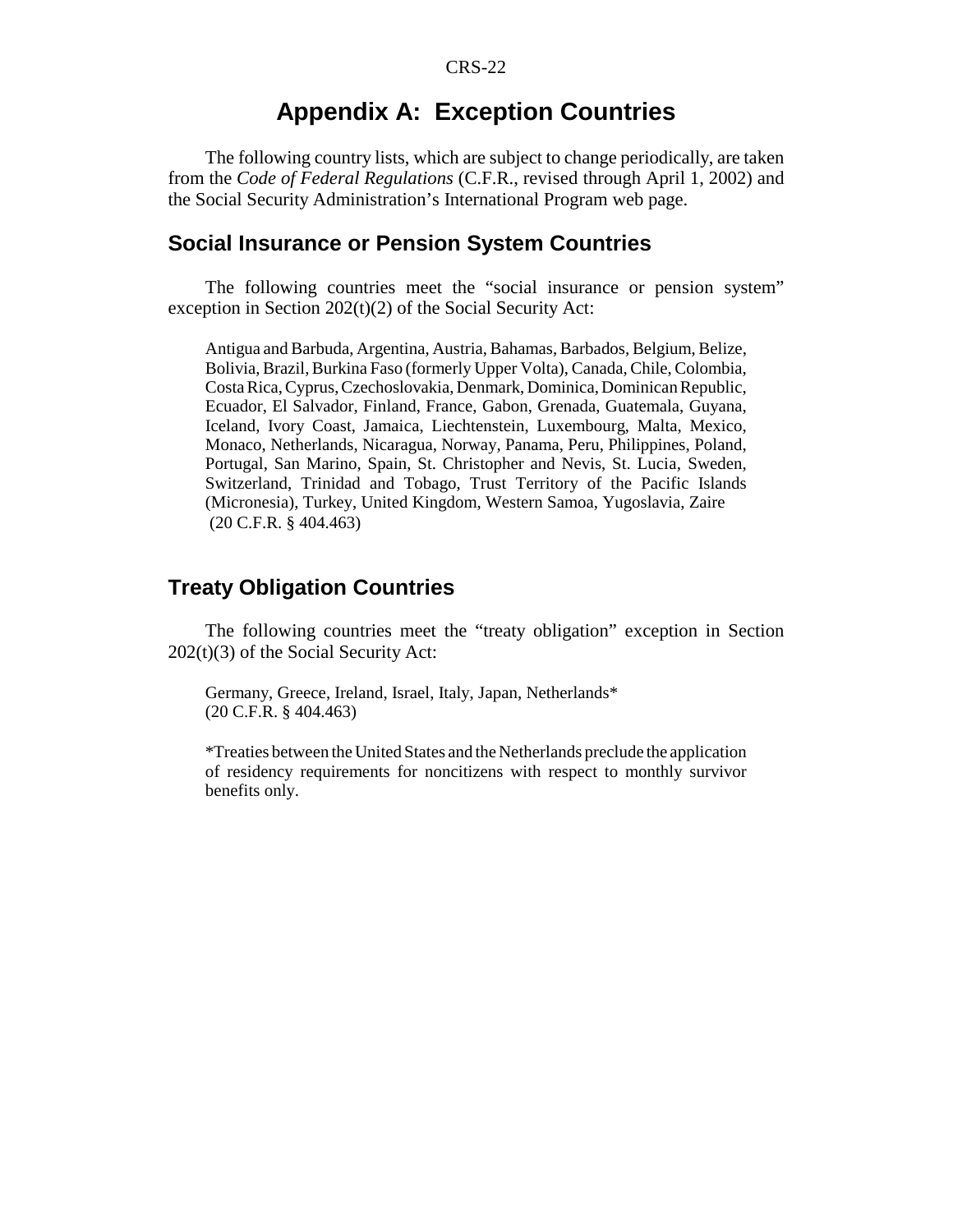# **Totalization Agreement Countries**

The following countries meet the "totalization agreement" exception in Section  $202(t)(11)(E)$  of the Social Security Act. The effective date is shown for each agreement.

| Australia   | October 1, 2002   |
|-------------|-------------------|
| Austria     | November 1, 1991  |
| Belgium     | July 1, 1984      |
| Canada      | August 1, 1984    |
| Chile       | December 1, 2001  |
| Finland     | November 1, 1992  |
| France      | July 1, 1988      |
| Germany     | December 1, 1979  |
| Greece      | September 1, 1994 |
| Ireland     | September 1, 1993 |
| Italy       | November 1, 1978  |
| South Korea | April 1, 2001     |
| Luxembourg  | November 1, 1993  |
|             |                   |
| Netherlands | November 1, 1990  |
| Norway      | July 1, 1984      |
| Portugal    | August 1, 1989    |
| Spain       | April 1, 1988     |
| Sweden      | January 1, 1987   |
| Switzerland | November 1, 1980  |

\* Provisions that eliminate double taxation became effective January 1, 1985; provisions that allow persons to use work in both countries to qualify for benefits became effective January 1, 1988.

**Note:** Agreements with Austria, Belgium, Germany, Sweden and Switzerland permit the individual to receive benefits as a dependent or survivor while a *resident* in those countries only if the worker is a U.S. citizen or a citizen of the country of residence.

A description and the complete text of each agreement are available on SSA's website at [http://www.ssa.gov/international/agreement\_descriptions.html].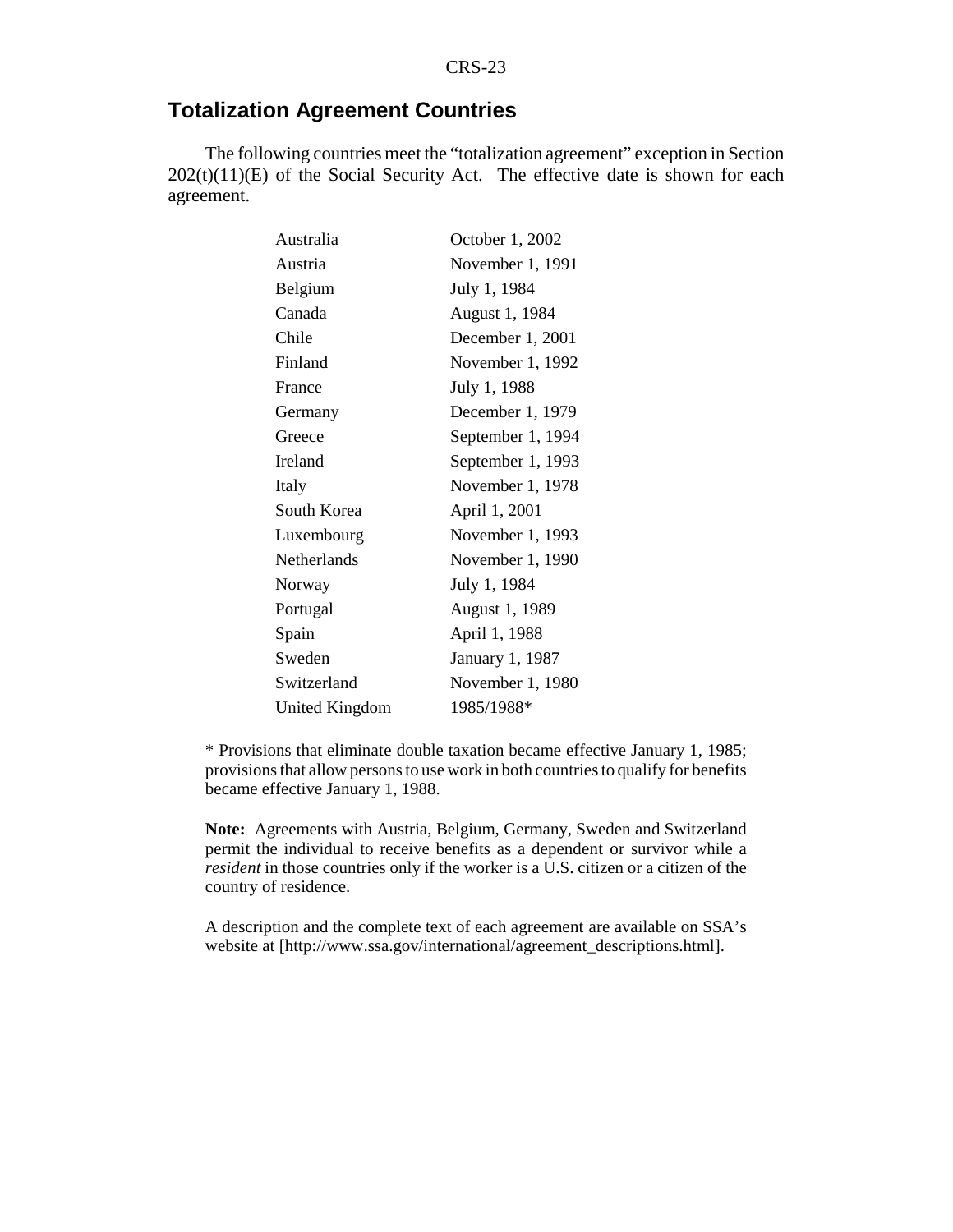# **Appendix B: Definition of "Lawfully Present"**

The following is the definition of the term "lawfully present" aliens for purposes of applying for Title II Social Security benefits under P.L. 104-193 (the Personal Responsibility and Welfare Reform Act) as defined in 8 C.F.R. § 103.12.

An alien who is lawfully present in the United States includes:

(1) A "qualified alien" as defined by the Personal Responsibility and Work Opportunity Reconciliation Act of 1996 (PRWORA);<sup>63</sup>

(2) An alien who has been inspected and admitted to the United States and who has not violated the terms of his status;

(3) An alien who has been paroled<sup> $64$ </sup> into the United States pursuant to Section 212(d)(5) of the act for less than one year, except: (i) Aliens paroled for deferred inspection or pending exclusion proceedings under Section 236(a) of the act; and (ii) Aliens paroled into the United States for prosecution pursuant to 8 C.F.R.  $§$  212.5(b)(3);

(4) An alien who belongs to one of the following classes of aliens permitted to remain in the United States because the Attorney General has decided for humanitarian or other public policy reasons not to initiate deportation or exclusion proceedings or enforce departure: (i) Aliens currently in temporary resident status

- (1) Legal Permanent Residents (an alien admitted for lawful permanent residence (LPRs));
- (2) refugees (an alien who is admitted to the United States under § 207 of the Immigration and Nationality Act (INA));
- (3) asylees (an alien who is granted asylum under INA § 208);
- (4) an alien who is paroled into the United States (under INA  $\S$  212(d)(5)) for a period of at least one year;
- (5) an alien whose deportation is being withheld on the basis of prospective persecution (under INA  $\S$  243(h) or  $\S$  241(b)(3));
- (6) an alien granted conditional entry pursuant to INA  $\S 203(a)(7)$  as in effect prior to April 1, 1980; and
- (7) Cuban/Haitian entrants (as defined by P.L. 96-422).

For a discussion of the different categories of noncitizens, see CRS Report RS20916, *Immigration and Naturalization Fundamentals*, by Ruth Ellen Wasem. Additionally, victims of trafficking (T-visa holders) are treated as refugees for the purpose of receiving benefits.

<sup>64</sup> "Parole" is a term in immigration law which means that the alien has been granted temporary permission to enter and be present in the United States. Parole does not constitute formal admission to the United States and parolees are required to leave when the parole expires, or if eligible, to be admitted in a lawful status.

<sup>&</sup>lt;sup>63</sup> PRWORA created the term "qualified alien," a term which does not exist in immigration law, to encompass the different categories of noncitizens who were not prohibited by PRWORA from receiving federal public benefits. Qualified aliens (noted in P.L. 104-193 § 431; 8 U.S.C. § 1641) are defined as: